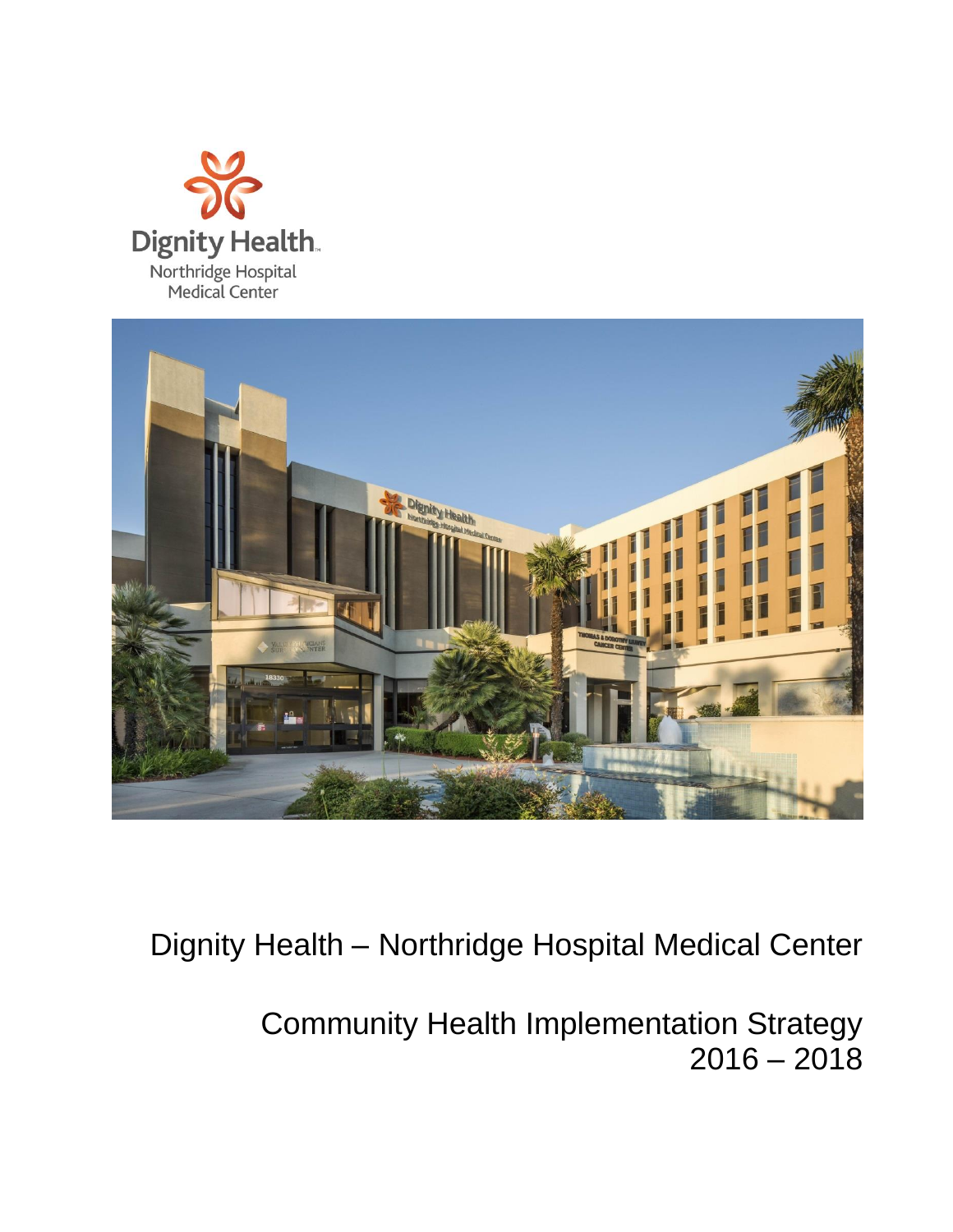# **TABLE OF CONTENTS**

| <b>Executive Summary</b>                                                                                                                                                                                                                                                                                                                                                                    | Page 2                                                                   |
|---------------------------------------------------------------------------------------------------------------------------------------------------------------------------------------------------------------------------------------------------------------------------------------------------------------------------------------------------------------------------------------------|--------------------------------------------------------------------------|
| <b>Mission, Vision, and Values</b>                                                                                                                                                                                                                                                                                                                                                          | Page 4                                                                   |
| <b>Our Hospital and Our Commitment</b>                                                                                                                                                                                                                                                                                                                                                      | Page 5                                                                   |
| <b>Description of the Community Served</b>                                                                                                                                                                                                                                                                                                                                                  | Page 7                                                                   |
| <b>Implementation Strategy Development Process</b><br><b>Community Health Needs Assessment Process</b><br><b>CHNA Significant Health Needs</b><br>Creating the Implementation Strategy<br>Planning for the Uninsured/Underinsured Patient Population<br>2016-2018 Implementation Strategy<br><b>Strategy and Program Plan Summary</b><br>Anticipated Impact<br><b>Planned Collaboration</b> | Page 9<br>Page 10<br>Page 11<br>Page 12<br>Page 13<br>Page 15<br>Page 15 |
| <b>Program Digests</b>                                                                                                                                                                                                                                                                                                                                                                      | Page 16                                                                  |
| <b>Appendices</b>                                                                                                                                                                                                                                                                                                                                                                           |                                                                          |
| Appendix A: Community Board and Committee Rosters                                                                                                                                                                                                                                                                                                                                           | Page 25                                                                  |
| Appendix B: Other Programs and Non-Quantifiable Benefits                                                                                                                                                                                                                                                                                                                                    | Page 26                                                                  |
| Appendix C: Financial Assistance Policy Summary                                                                                                                                                                                                                                                                                                                                             | Page 27                                                                  |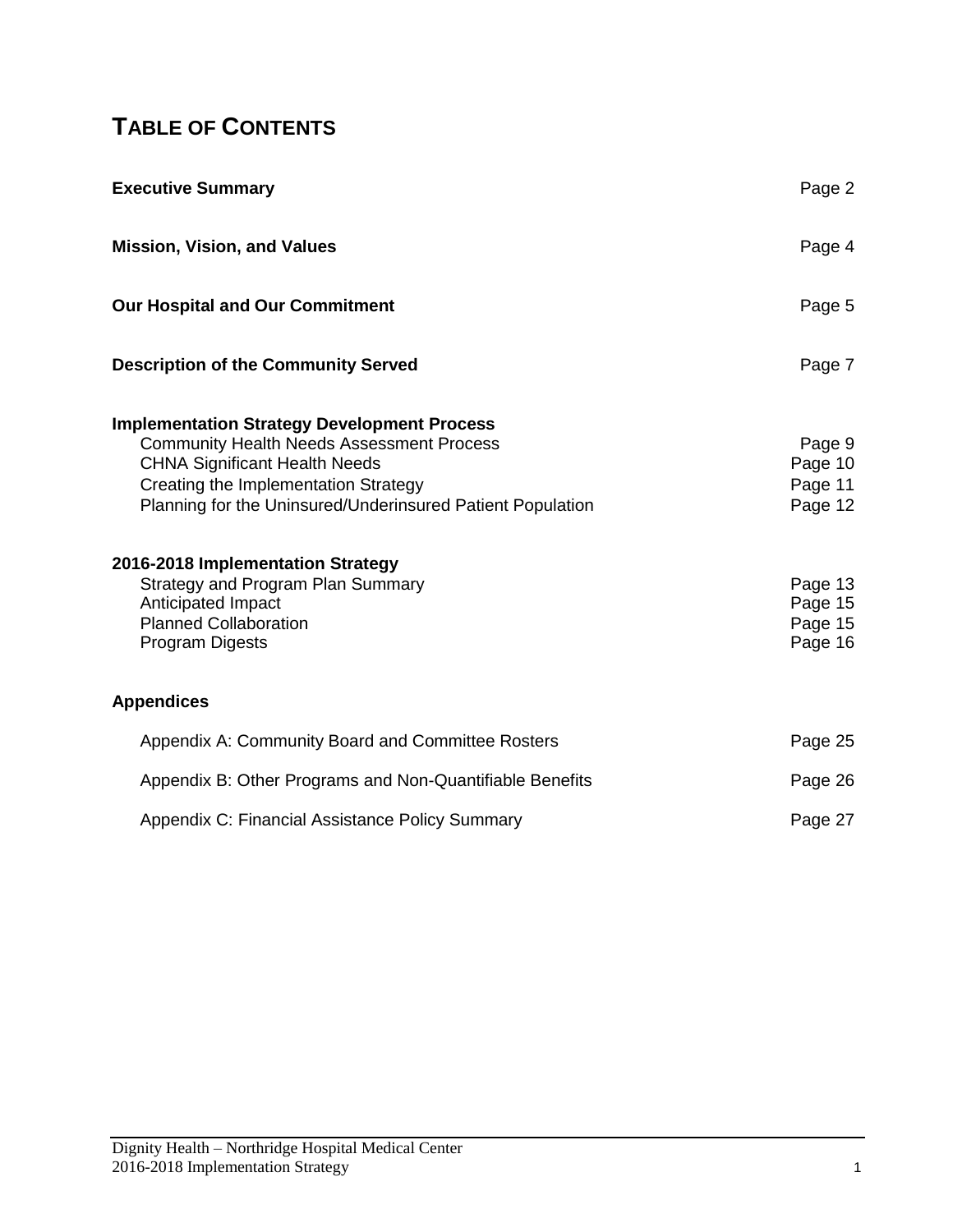## **EXECUTIVE SUMMARY**

This report presents the Community Health Implementation Strategy for the three-year period following the Dignity Health – Northridge Hospital's 2016 Community Health Needs Assessment (CHNA). According to the CHNA report, we proudly serve over 1.6 million residents of the hospital's service area. The hospital is located in Service Planning Area 2 (SPA 2) of Los Angeles County which consists of the San Fernando and Santa Clarita Valleys. Its population is roughly 16% of Los Angeles County's and 4% of California's total population. Community demographics vary significantly between the 26 cities with 36 zip codes that represent 90% of the hospital's catchment area. Highest need zip codes are those with CNI scores higher than 4.2 in our hospital area 13 of those zip codes fall into the highest needs category as ranked by Dignity Health's Community Need Index (CNI) scores. Our leadership team is focused on transforming health care to improve quality and make a positive impact in our community.

The significant community health needs that form the basis of this document were identified in the hospital's most recent Community Health Needs Assessment (CHNA), which is publicly available at [http://www.dignityhealth.org/northridgehospital/who-we-are/community-benefit-reports.](http://www.dignityhealth.org/northridgehospital/who-we-are/community-benefit-reports) Additional detail about identified needs, data collected, community input obtained, and prioritization methods used can be found in the CHNA report.

The top ten significant community health needs identified are:

- 1. Diabetes
- 2. Obesity/Overweight (Children and Adults)
- 3. Mental Health (Mainly Depression)
- 4. Heart Disease and Stroke
- 5. Affordable Housing/Homelessness
- 6. Cancer (All types)
- 7. Hypertension/High Blood Pressure
- 8. Dental Health
- 9. Child/Domestic Abuse (Including Sexual Assault)
- 10. Substance Abuse (Drugs and Alcohol)

For the three years following this CHNA, the hospital plans to continue the following successful programs including Chronic Disease Transitional Care Program, School Wellness Initiative, Welcome Baby, Family Medicine and Residency Program, C·A·T·S, Choose Health LA Kids and Human Trafficking Task Force. Additionally, new programs that began in FY17 include the Diabetes Wellness RX program and grant funded programs including a greater focus on dental care. The Activate your Heart program will be expanded. We have plans to increase our partnerships and alliances with community-based non-profit organizations to advocate for healthy outcomes for all residents. The hospital \also will address Dental Health through collaborative efforts with a free clinic (Meet Each Need with Dignity), MEND and West Coast University to offer an eight hour Saturday session creating increased capacity for 36 dental patients per month.

This document is publicly available at [http://www.dignityhealth.org/northridgehospital/who-we](http://www.dignityhealth.org/northridgehospital/who-we-are/community-benefit-reports)[are/community-benefit-reports.](http://www.dignityhealth.org/northridgehospital/who-we-are/community-benefit-reports) This report is widely distributed with printed copies made available to the community and portions of the report can be found in foundation (Impact) and hospital (the Insider) newsletter publications.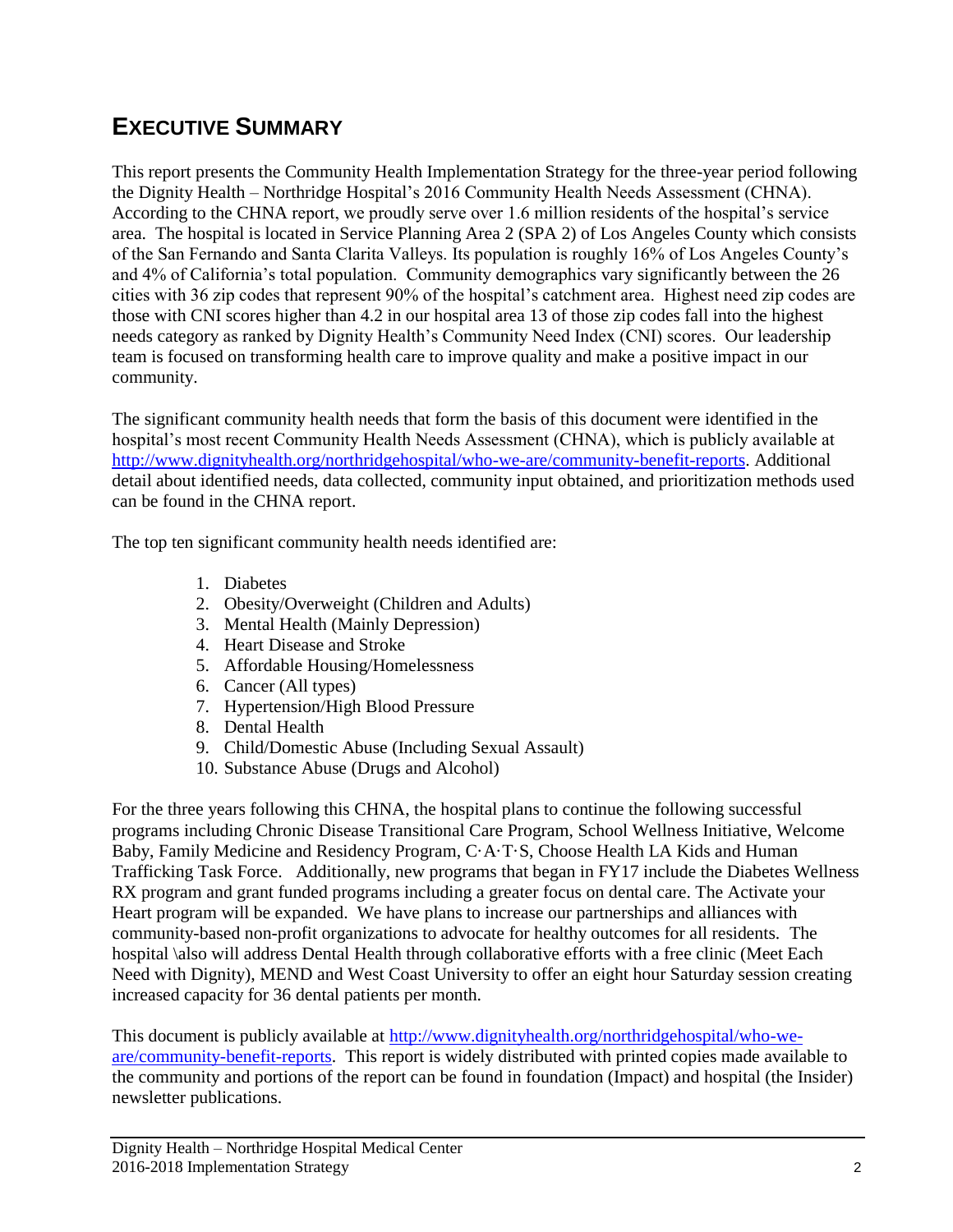Written comments on this report can be submitted to the Dignity Health Northridge Hospital Medical Center for Healthier Communities at 8210 Etiwanda Ave, Reseda, CA 91335 or by e-mail to [CHNA.NorthridgeHospital@DignityHealth.org.](mailto:CHNA.NorthridgeHospital@DignityHealth.org)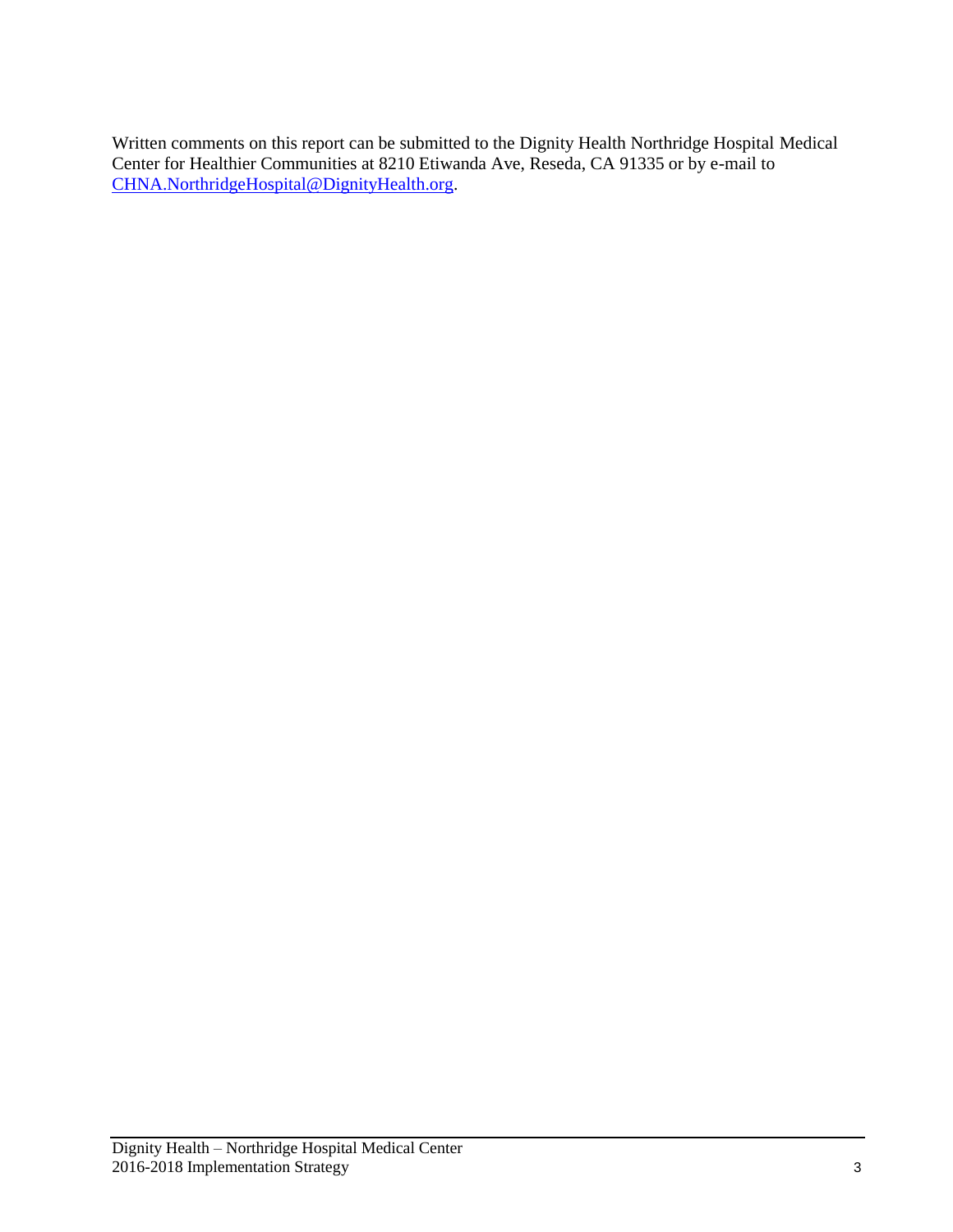# **MISSION, VISION AND VALUES**

### **Our Mission**

We are committed to furthering the healing ministry of Jesus. We dedicate our resources to:

- Delivering compassionate, high-quality, affordable health services;
- Serving and advocating for our sisters and brothers who are poor and disenfranchised; and
- **Partnering with others in the community to improve the quality of life.**

### **Our Vision**

A vibrant, national health care system known for service, chosen for clinical excellence, standing in partnership with patients, employees, and physicians to improve the health of all communities served.

### **Our Values**

Dignity Health is committed to providing high-quality, affordable healthcare to the communities we serve. Above all else we value:

*Dignity* - Respecting the inherent value and worth of each person.

*Collaboration* - Working together with people who support common values and vision to achieve shared goals.

*Justice* - Advocating for social change and acting in ways that promote respect for all persons.

*Stewardship* - Cultivating the resources entrusted to us to promote healing and wholeness.

*Excellence* - Exceeding expectations through teamwork and innovation.

### **Hello humankindness**

After more than a century of experience, we've learned that modern medicine is more effective when it's delivered with compassion. Stress levels go down. People heal faster. They have more confidence in their health care professionals. We are successful because we know that the word "care" is what makes health care work. At Dignity Health, we unleash the healing power of humanity through the work we do every day, in the hospital and in the community.

*Hello humankindness* tells people what we stand for: health care with humanity at its core. Through our common humanity as a healing tool, we can make a true difference, one person at a time.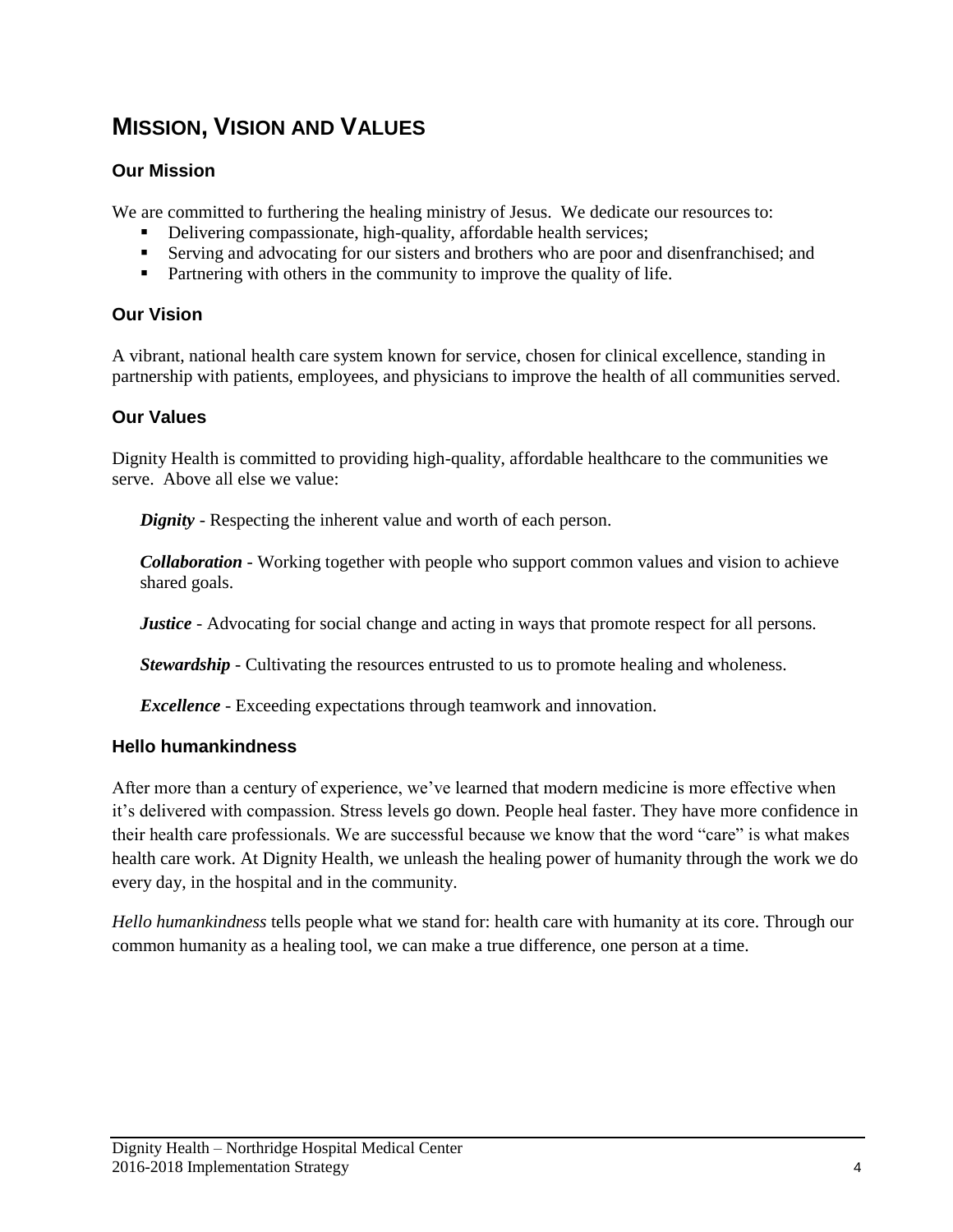## **OUR HOSPITAL AND OUR COMMITMENT**

Northridge Hospital, a Dignity Health member, was founded in 1955 and is located at 18300 Roscoe Blvd., Northridge, CA. The facility is a 409 bed non-profit site located in a residential area of the San Fernando Valley, in Service Planning Area 2 (SPA 2) of Los Angeles County. The facility proudly serves approximately 1.6 million residents of the hospital's service area in northern Los Angeles County and a portion of the cities of Simi Valley in Ventura County, and parts of the Santa Clarita Valley. The facility has approximately 2,000 employees, 800 affiliated physicians, and over 400 volunteers. Major programs and services include cancer center, center for assault treatment services, center for healthier communities, cardiovascular center, ER Online Waiting Service (In Quicker), Family Birth Center, Pediatric Trauma Center, Stroke Center, and a new Neonatal ICU.

Some significant hospital accomplishments in 2016 included the expansion of the chemotherapy infusion center, women's cancer center, and the completion of phase one of the emergency room redesign and the start of phase 2 to allow for increased capacity.

Rooted in Dignity Health's mission, vision and values, Northridge Hospital is dedicated to improving community health and delivering community benefit with the engagement of its management team and Community Board. The board is composed of community members who provide stewardship and direction for the hospital as a community resource.

The Community Board, hospital President/CEO, community residents, public health experts, community based organizations and the Center for Healthier Communities management team are involved in community health/community benefit reports with the understanding that better health outcomes can only be achieved by going beyond the walls of the hospital into the community to improve the health and wellbeing of residents where they live, work, play, and pray.

The role and responsibilities, for representing the community needs, of the Community Board, of which the hospital CEO is a member, includes:

- Oversight and adoption of the CHNA, Implementation Strategy, and Community Benefit Report
- Participate in the process of establishing priorities plans and programs with the Center for Healthier Communities.
- List of the current Community Board members and officers with affiliations can is located under Appendix A roster of board and committee members

Joni Novosel, Director of Community Health, is responsible for the Center for Healthier Communities which consist of community benefit reporting, creation of community health needs assessment and implementation strategy, grant writing, community and school based programs and oversight of key staff. There are three key staff members, in addition to one full-time and one part-time health educator, one full time and nine per-diem staff at the Center for Assault Treatment Services. Key staff and roles.

| Key Employee and Title                      | Key Role                                            |
|---------------------------------------------|-----------------------------------------------------|
| Priscilla Lomeli – Office Coordinator (CHC) | CIBSA input and monitoring and support staff        |
| Barbara Gonzalez – Program Coordinator      | Oversight of Heart, Diabetes, and School Wellness   |
| (CHC)                                       | programs                                            |
| MaryAnn Lague – Program Manager             | Oversight of all staff Center for Assault Treatment |
| (CATS)                                      | Services                                            |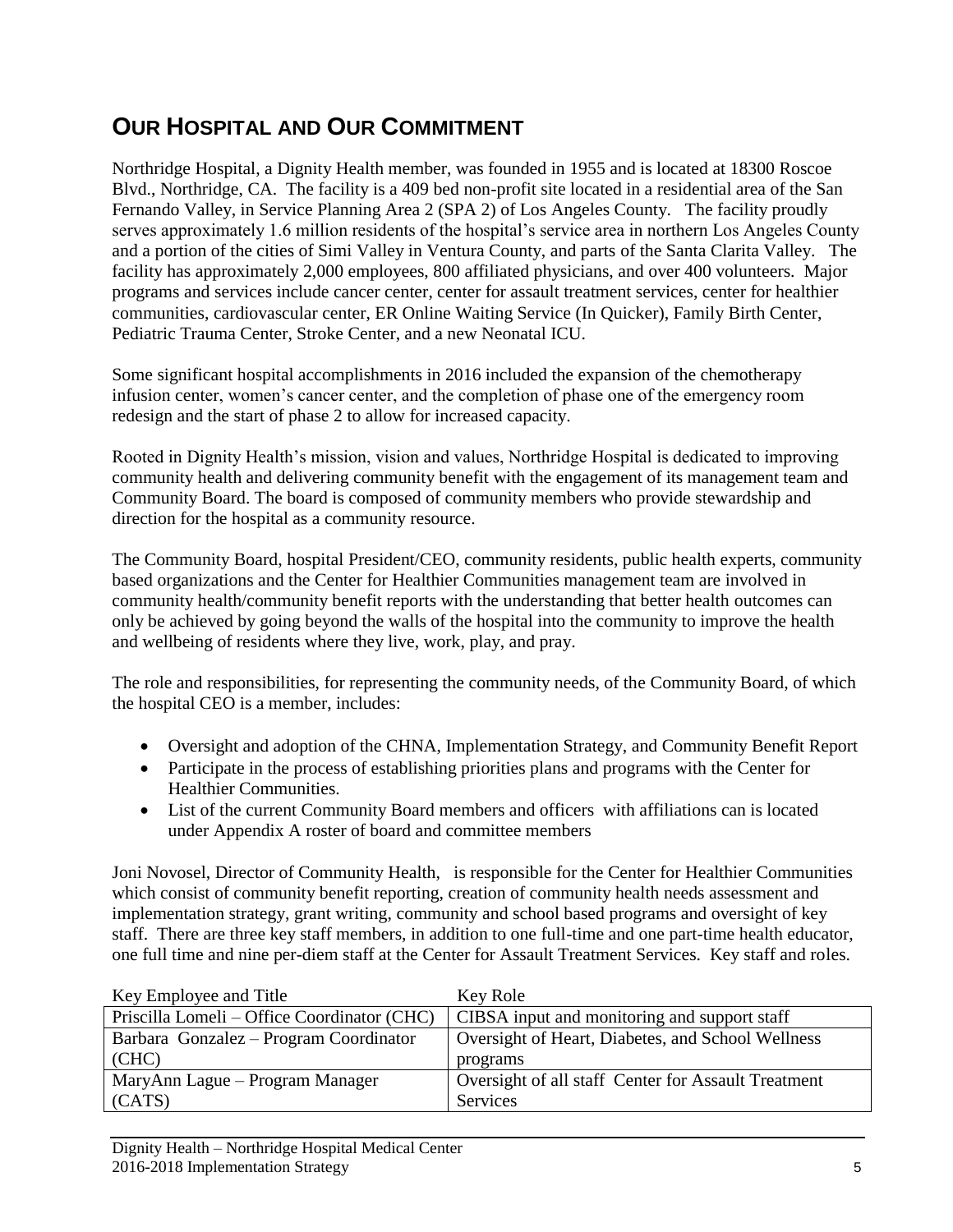Northridge Hospital's community benefit program includes financial assistance provided to those who are unable to pay the cost of medically necessary care, unreimbursed costs of Medicaid, subsidized health services that meet a community need, and community health improvement services. Additionally, \$325,067 community benefit for MD Continuing Education is provided through opening up the education sessions to community based MD's providing the ability for 3,166 health professionals to expand their education and research knowledge. Our community benefit also includes monetary grants we provide to not-for-profit organizations that are working together to improve health on significant needs identified in our Community Health Needs Assessment. In 2016 a total of \$155,392 was provided to six non-profit agencies. Many of these programs and initiatives are described in greater detail in this report. Agencies funded include:

- 1. Coalition to Abolish Slavery and Trafficking (CAST)- Addresses sexual and labor trafficking
- 2. SOS Mentor Programs Anti bullying and childhood obesity program.
- 3. Tarzana Treatment Centers Emergency Department reduction program through connection to primary care medical homes, substance abuse and mental health treatment.
- 4. Meet Each Need with Dignity (MEND) Diabetes and obesity health education program.
- 5. Mid Valley YMCA Cardiovascular health education and physical activity program.
- 6. Triumph Foundation Assist those with spinal cord injuries, financial constraints and inadequate medical insurance with equipment, supplies, and services.

In addition, we are investing in community capacity to improve health – including by addressing the social determinants of health – through Dignity Health's Community Investment Program.

#### LA Family Housing Corporation

In March 2016 Dignity Health approved a \$3,051,000 loan to the LA Family Housing Corporation (LAFH), to support construction of a new facility to house formerly homeless individuals and families, and a new Federally Qualified Health Center. LAFH's service model for this campus is of a service "home" that combines housing and supportive services under one roof. LAFH's mission is to help families transition out of homelessness and poverty through a continuum of housing enriched with supportive services. They are the largest provider of housing and homeless services in the San Fernando Valley.

#### Valley Economic Development Center

(Based in Los Angeles; conducts business in California and Nevada)

In June 2016 Dignity Health approved a \$1,000,000 loan to the Valley Economic Development Center (VEDC), to supply access to capital services to African-American entrepreneurs in low- and moderateincome business communities. This investment will provide lending capital for 30 African-American entrepreneurs to expand their business in California, Nevada, and nationally. VEDC established a dedicated loan fund to provide African-American entrepreneurs with affordable small business loans between \$35,000 and \$250,000. The fund helps to close the gap between African American small business ownership (7% of the total) and access to capital (2% of loan approvals in the Small Business Administration's 7(a) program.

These investments in community, specifically the LA Family Housing Corporation addresses one of the top five concerns of affordable housing/homelessness which has grown over 30% in our hospital service area between 2015 and 2016.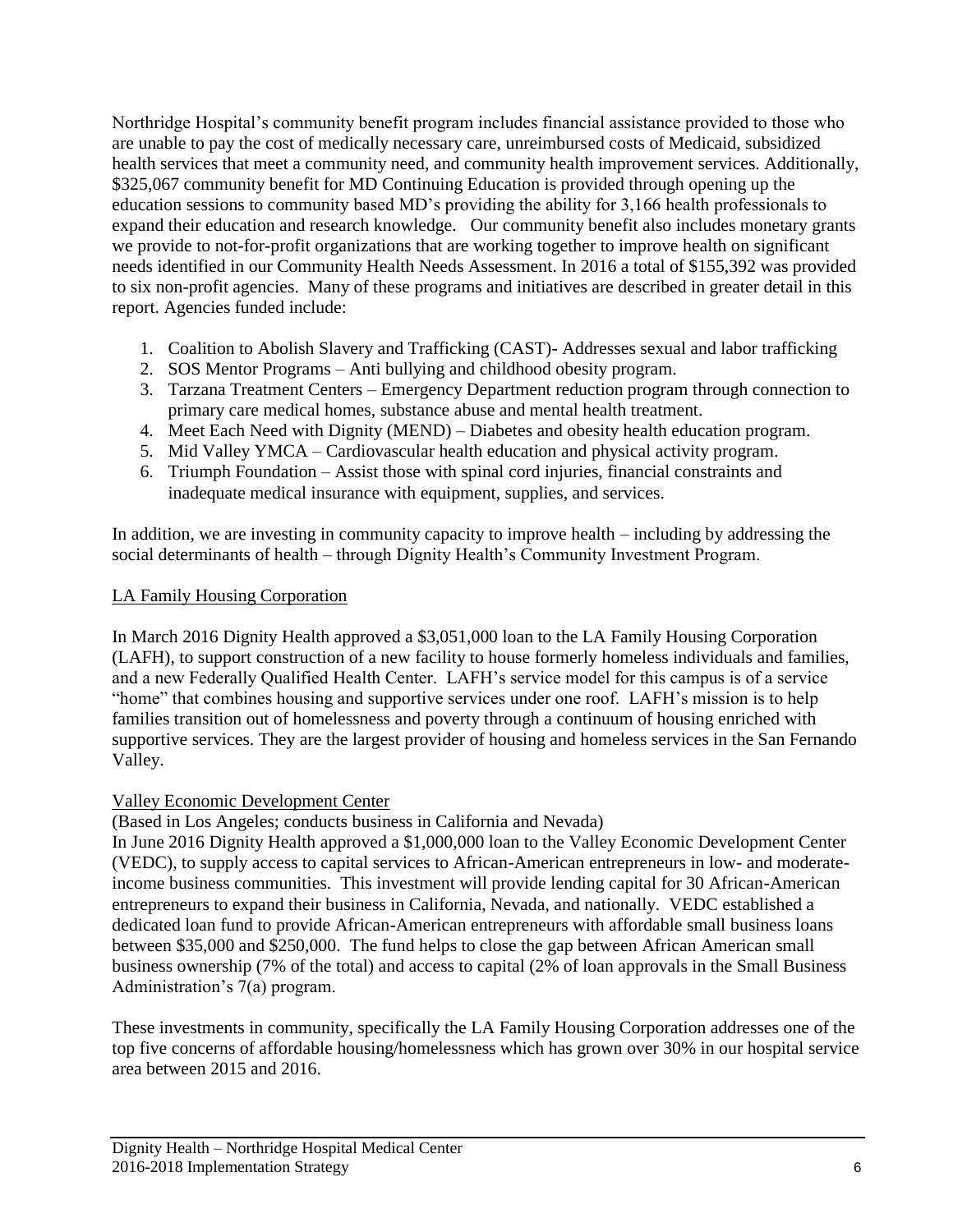## **DESCRIPTION OF THE COMMUNITY SERVED**

Northridge Hospital Medical Center's (NHMC) service region spans cities, communities, and unincorporated areas in the San Fernando and Simi Valleys of Los Angeles County and Ventura County. The region is bordered to the north by the Santa Susana Mountains, the 5 freeway and parkways, and the cities of Chatsworth, Porter Ranch, Granada Hills and Sylmar; to the east by the communities of Sun Valley, North Hollywood and Lake Balboa, the San Gabriel Mountains and the Pacoima wash; to the south by the communities of Studio City, Sherman Oaks, Encino, Tarzana and Woodland Hills, and the Santa Monica Mountains; and to the west by the community of West Hills in Los Angeles County and Simi Valley in Ventura County.

The geographic area is comprised of 26 cities with 37 ZIP codes which represent roughly 90% of the total patients served at Northridge Hospital Medical Center in fiscal year 2014-2015. Northridge Hospital's primary service area is comprised of 20 ZIP codes in Canoga Park, Chatsworth, Granada Hills, North Hills, North Hollywood, Northridge, Pacoima, Panorama City, Reseda, Sylmar, Valley Village, Van Nuys, Winnetka and Woodland Hills. These 20 zip codes represent roughly 77% of NHMC patients.

The region served by the hospital has pockets of extreme poverty. Thirteen of the zip codes fall into the highest needs category (4.2 to 5) using Dignity Health's Community Need Index (CNI) scores. CNI score is an average of five barriers including income, culture, education, insurance, and housing. Income levels vary drastically with 14% of population that lives in poverty (household income < 100% of the Federal Poverty Level) where the median income is \$62,668. Latino's make up 48.6% of the areas ethnicity however we have eight zip codes where 60% to 92% of the population is Latino where health disparities including higher rates of diabetes and obesity are evident. Lack of education and income has been cited as major indicators of poor health. According to the Los Angeles Homeless Services Authority count homelessness in our area has increased over 30% between 2015 and 2016 compared to an increase of homeless of 12% in Los Angeles County. A summary description of the community is below, and additional community facts and details can be found in the CHNA report.

| <b>Total Population</b>               | 1,341,223 |
|---------------------------------------|-----------|
| Race                                  |           |
| White - Non-Hispanic                  | 33.7%     |
| Black/African American - Non-Hispanic | 4.1%      |
| Hispanic or Latino                    | 48.6%     |
| Asian/Pacific Islander                | 10.8%     |
| All Others                            | 2.8%      |
| <b>Total Hispanic &amp; Race</b>      | 100.0%    |
| <b>Median Income</b>                  | \$62,668  |
| Unemployment                          | 7.2%      |
| <b>No High School Diploma</b>         | 21.7%     |
| Medicaid *                            | 30.4%     |
| <b>Uninsured</b>                      | 6.0%      |

|  |  | <b>Northridge Hospital Medical Center Service Area Demographics</b> |
|--|--|---------------------------------------------------------------------|
|  |  |                                                                     |
|  |  |                                                                     |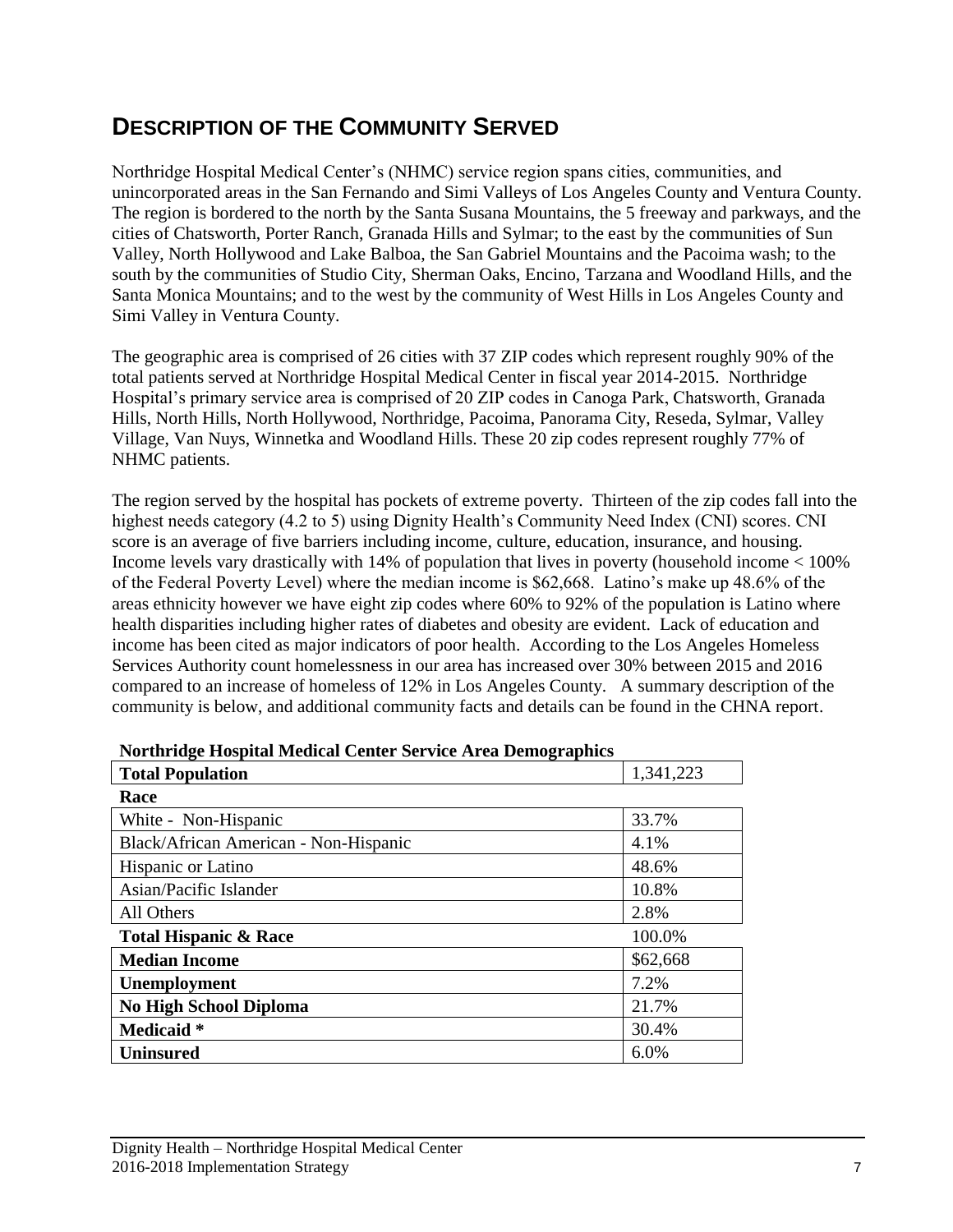

One tool used to assess health need is the Community Need Index (CNI) created and made publicly available by Dignity Health and Truven Health Analytics. The CNI analyzes data at the zip code level on five factors known to contribute or be barriers to health care access: income, culture/language, education, housing status, and insurance coverage. Scores from 1.0 (lowest barriers) to 5.0 (highest barriers) for each factor are averaged to calculate a CNI score for each zip code in the community. Research has shown that communities with the highest CNI scores experience twice the rate of hospital admissions for ambulatory care sensitive conditions as those with the lowest scores.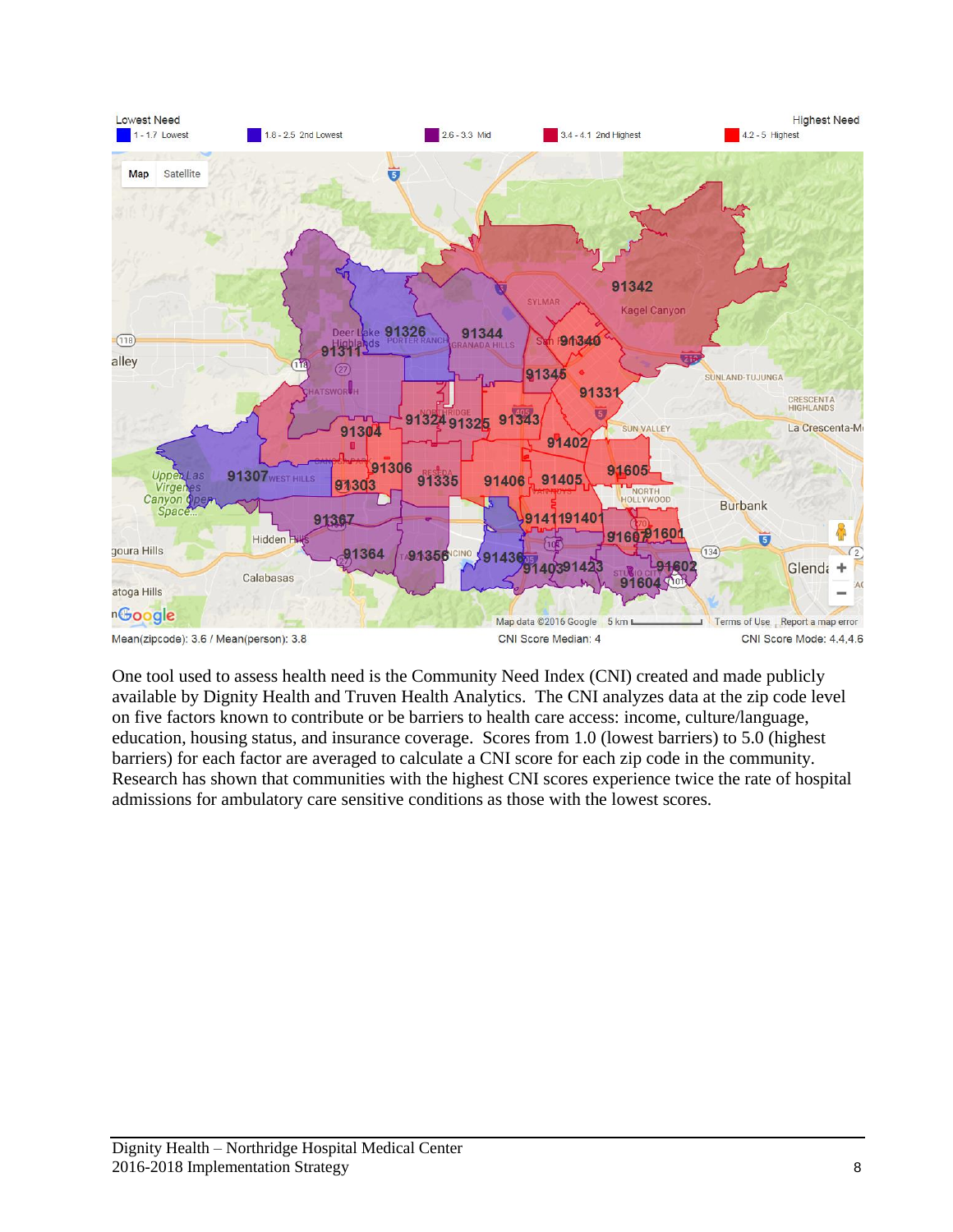## **IMPLEMENTATION STRATEGY DEVELOPMENT PROCESS**

The hospital engages in multiple activities to conduct its community benefit and community health improvement planning process. These include, but are not limited to: conducting a Community Health Needs Assessment with community input at least every three years; using five core principles to guide planning and program decisions; measuring and tracking program indicators; and engaging the Community Board members and other stakeholders in the development of the annual community benefit plan and triennial Implementation Strategy.

### **Community Health Needs Assessment Process**

Northridge Hospital Medical Center conducted a comprehensive 2016 community health needs assessment and hospital and community asset mapping process to identify the most significant health needs in the hospital's catchment area, and assess the resources available to address those needs. The CHNA was approved and adopted by the board in May of 2016. A copy of the CHNA and Community Resource Directory are posted on the hospital's website.

The 2016 CHNA was completed mainly in house with support of a statistical consultant, C M Schaeffer, and limited collaboration with the Valley Care Community Consortium (VCCC), the health planning collaborative for the San Fernando and Santa Clarita Valleys. Center for Healthier Communities staff and hospital leadership met with consultant and VCCC to determine service area, indicators, participates in prioritization process, and to establish the timeline for primary data collection.

Data and information used in the CHNA report began with a review of common indicators. Indicators included consist of demographic data, social and economic factors, risky health behaviors, public safety, and environmental data. The report includes primary data and secondary data comprised of demographics, health behavior, and health outcome data publically available from the United States Census Bureau, California Department of Public Health, Los Angeles Department of Public Health, UCLA Center for Health Policy Research, Los Angeles Police Department, Los Angeles Homeless Services Authority, and Dignity Health Community Needs Index (CNI) in partnership with Truven Health Analytics Inc.

Secondary data were collected from the above noted resources and descriptive statistics were prepared. For cities that were represented by more than one ZIP code, the city level data was derived as a weighted average of the statistics for the component ZIP codes, the weights being the population count for each of the ZIP codes; similarly statistics for the service region were computed as a weighted average of the statistics for all 37 ZIP codes in the service region. When appropriate and when data were available, proportions were compared to those comparable for the service area as a whole, Los Angeles County and/or California.

Primary data, which is new data collected directly from first-hand experience, was collected through 36 key-informant interviews and 313 paper and online surveys through Survey Monkey and Turning Point. Additionally, 5 focus groups and 3 community forums (public health experts, physicians' staff and business members) representing community members (elementary schools and Mid-Valley YMCA), health professionals and business members were scheduled across the hospital's catchment area. A variety of community settings (schools, hospital, Mid-Valley YMCA, local businesses) were selected with a special emphasis on those persons and areas most impacted by health disparities. Staff used the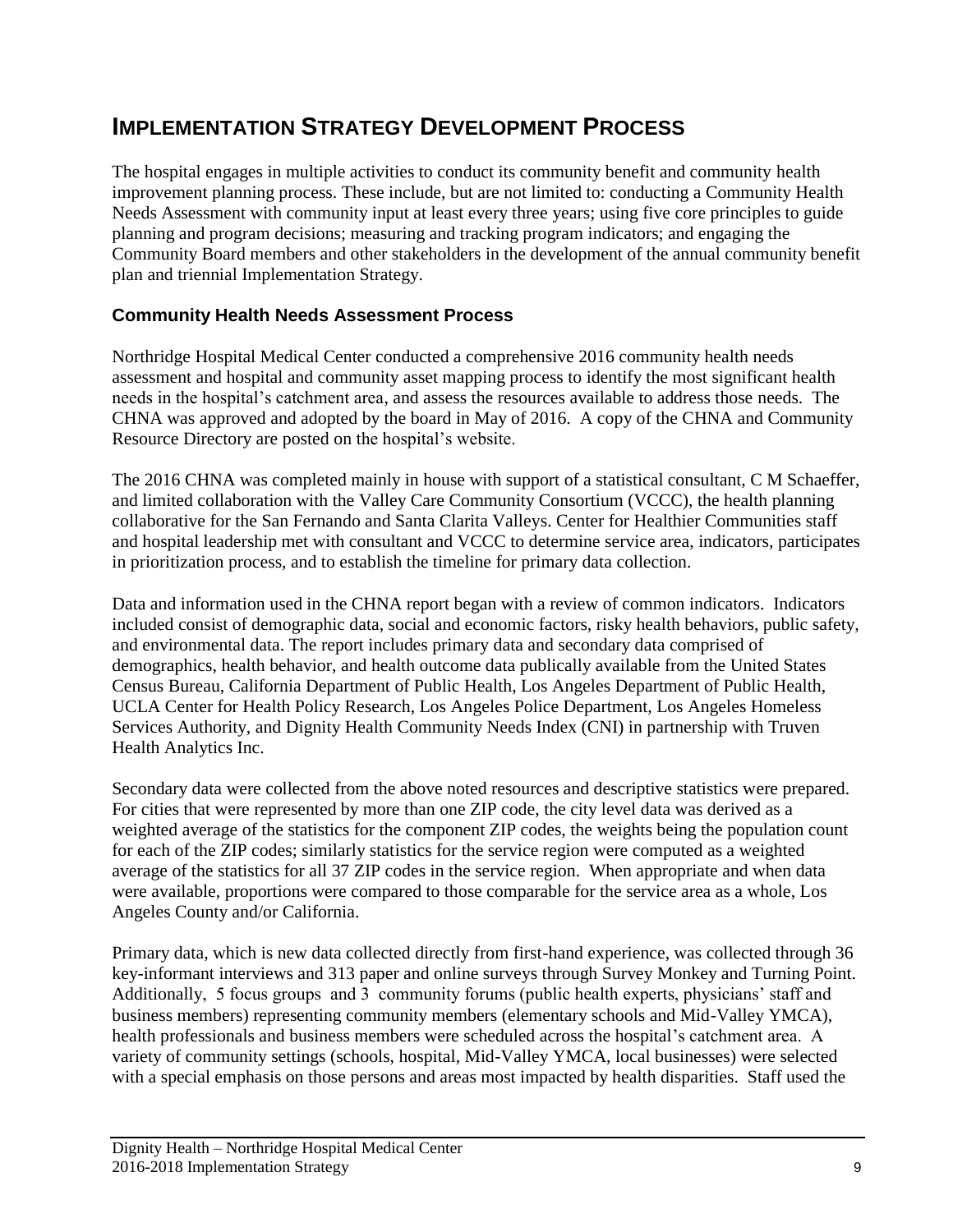Health Research & Educational Trust eight-step Assessment and Implementation Pathway model to engage community residents in the CHNA process.

A copy of the 2016 CHNA and completed asset inventory, Community Resource Guide, can be found on the Northridge Hospital website at; [https://www.dignityhealth.org/northridgehospital/who-we](https://www.dignityhealth.org/northridgehospital/who-we-are/serving-the-community/community-needs-assessment)[are/serving-the-community/community-needs-assessment.](https://www.dignityhealth.org/northridgehospital/who-we-are/serving-the-community/community-needs-assessment)

The 2016 Community Health Needs Assessment report was disseminated to the community via mailings, posting on the hospital's website, and upcoming distribution at community forums.

### **CHNA Significant Health Needs**

Each of the primary methods included brainstorming sessions to identify health needs, health risk factors/behaviors, resources, and gaps. These methodologies led to multiple lists of health needs that varied from concerns about community blithe to income levels, and health concerns. Following the identification of health needs, the methodology used for prioritization consisted of each group being presented with the following criteria and asked to prioritize the list into top ten highest needs based on:

- 1. How severe is the problem (burden) (i.e. meeting benchmarks, leads to premature death)?
- 2. Is the issue getting worse over time (severity of problem)?
- 3. How does the community rank the issue over other issues (community importance)?
- 4. Are there reasonable solutions to the issues (hospital capacity)?

Participants were then asked to rank what they consider to be the 10 most significant health needs for their community. This approach was effective for condensing a long list into a more compact list of major health needs. Participants varied in age, economic status, education levels, community residents, public health, and providers of care to vulnerable populations. Results were tabulated at the end of each event and all items were entered into an excel spreadsheet, where they were assigned a point value. The top ten priority needs were assessed based on highest to lowest need of the cumulative input.

The 10 most identified health needs that rose to the top based on the prioritization process were: (from highest to lowest priority)

- 1. Diabetes The vast majority of community members and providers listed diabetes as the top concern. Diabetes is one of the top leading causes of death in our primary service area. In 2011, 9.0% of adults in hospital service area were diagnosed with diabetes
- 2. Obesity/Overweight (Children and Adults) Many parents participating in focus groups stated that fast food and lack of formal physical education and nutrition in schools are creating children who are at greater risk of obesity. According to the data from the 2015 Los Angeles County Health Survey, in SPA 2, nearly 20% of adults are obese and an additional 37% are considered overweight.
- 3. Mental Health (Mainly Depression) Mental health issues were a concern of community residents stating that many of the homeless population and teenagers in the community are dealing with mental health and substance use. In SPA 2, 12.5% of the adult population was diagnosed with depression at some point. Currently, 8.0% of the population in SPA 2 is diagnosed with depression.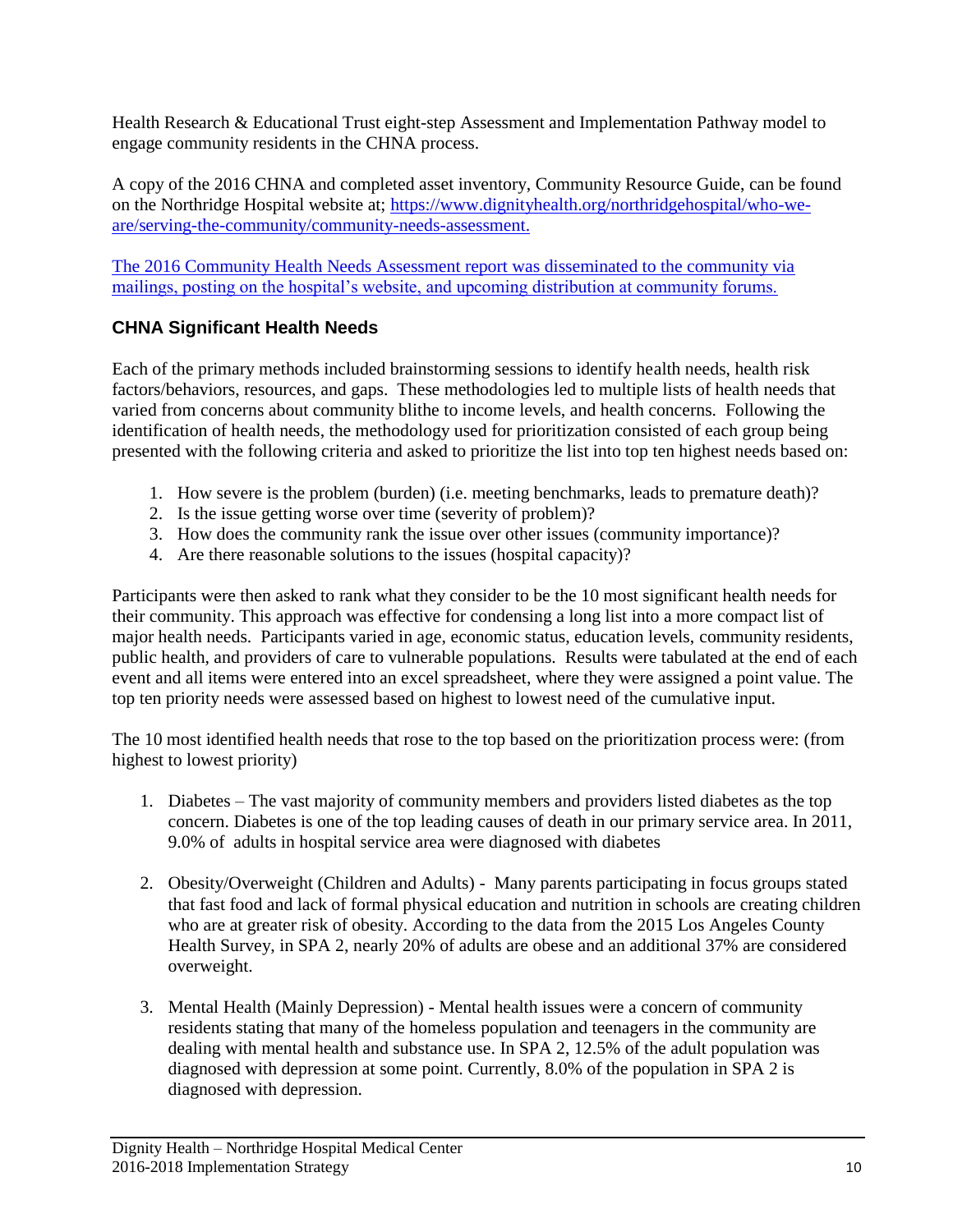- 4. Heart Disease and Stroke –Cardiovascular disease is the leading cause of death in the primary service area. In SPA 2, coronary heart disease is the second cause of premature death in females and the first cause of premature death in males.
- 5. Affordable Housing/Homelessness The largest increase of homelessness between 2015 and 2016 occurred in our service area, where an increase of 35% was noted by the Los Angeles Homeless Services Agency (LAHSA). In 2015, of the 5,215 homeless individuals, 73% of which are unsheltered.
- 6. Cancer (All Types) The majority of focus groups participants stated Cancer was a great concern, with many participants stating that this is a disease that has affected them personally or they are in the process of assisting a family member or friend. Breast cancer is the first leading cause of death among females in SPA 2.
- 7. Hypertension/High Blood Pressure Death rates due to stroke continues to be in the top five leading causes of death. In 2015, 23.7% of the adults in SPA 2 were diagnosed with hypertension at some point.
- 8. Dental/Oral Health Parents at focus groups in Title 1 schools stated that lack of access to affordable dental care prevented them from seeking treatment. In SPA 2, 49 % of adults and 22% of children do not have dental insurance, and 30 % of adults and 10% of children did not obtain dental care in the past year because they could not afford it.
- 9. Child/Domestic Abuse (Including Sexual Assault) In fiscal year 2016 the Center for Assault Treatment Services treated 1,102 victims of sexual and domestic violence over 50% of those victims were children.
- 10. Substance Abuse (Drugs & Alcohol) In SPA 2, drug overdose is the third cause of premature death in people before the age of 75. In our service area 15% of adults reported binge drinking in the past month.

The overall health status of the community is the result of many inter-related factors. The overall consensus was that many issues including chronic diseases and concerns routing from lack of resources could be the result of stress that emerges from being part of the "working poor" population.

The Hospital Community Board voted to accept the 2016 Community Health Needs Assessment and address the ten highest prioritized needs. Prioritized needs will be addressed by the hospital through hospital-based programing or by funding non-profit agencies with Community Benefit Grants to address identified needs.

### **Creating the Implementation Strategy**

As a matter of Dignity Health policy, the hospital's community health and community benefit programs are guided by five core principles. All of our initiatives relate to one or more of these principles:

- **Focus on Disproportionate Unmet Health-Related Needs**: Seek to address the needs of communities with disproportionate unmet health-related needs.
- **Emphasize Prevention**: Address the underlying causes of persistent health problems through health promotion, disease prevention, and health protection.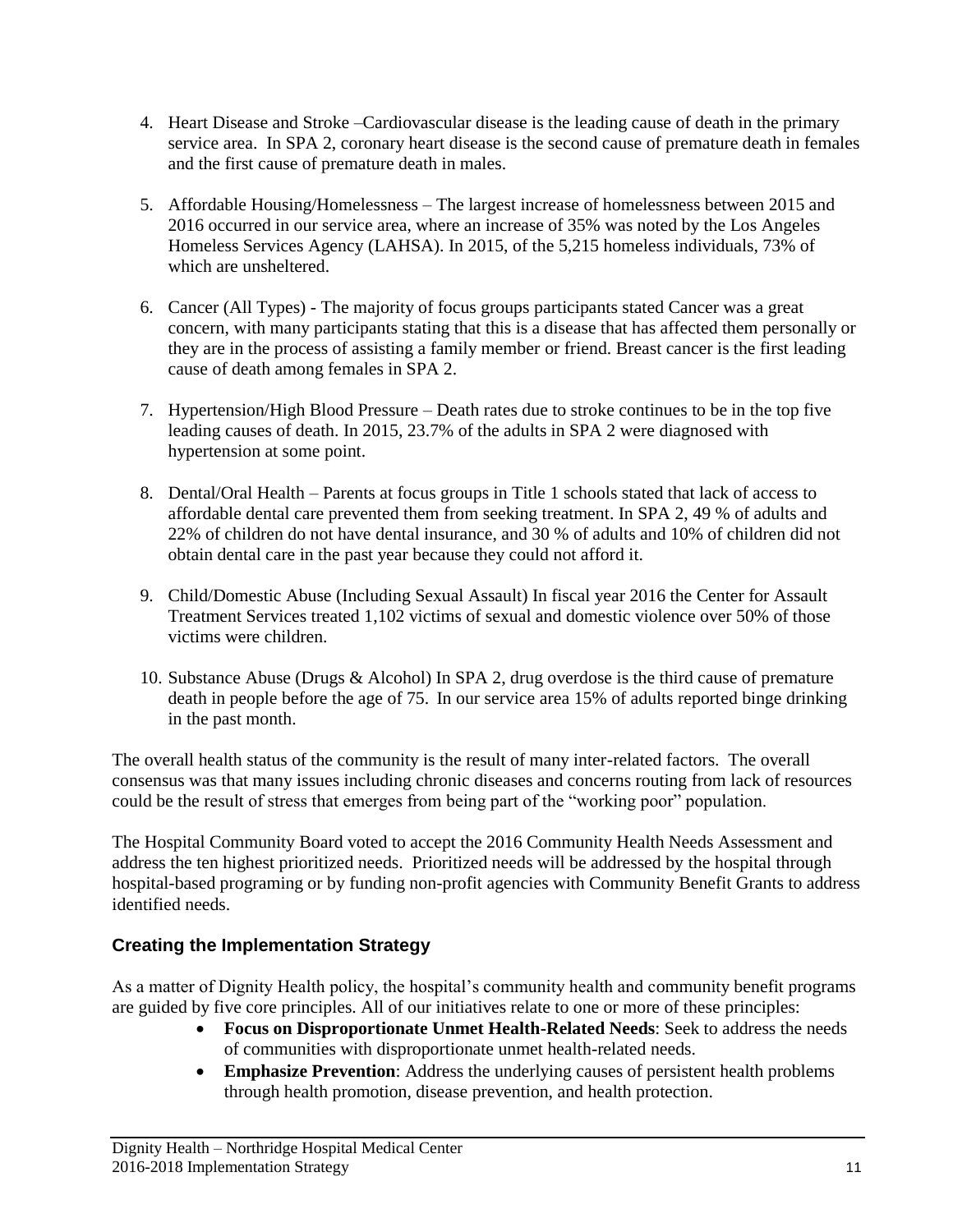- **Contribute to a Seamless Continuum of Care**: Emphasize evidence-based approaches by establishing operational linkages between clinical services and community health improvement activities.
- **Build Community Capacity**: Target charitable resources to mobilize and build the capacity of existing community assets.
- **Demonstrate Collaboration**: Work together with community stakeholders on community health needs assessments, health improvement program planning and delivery to address significant health needs.

Once the needs were established leadership from the Center for Healthier Communities and the Foundation discussed strategies for building new partnerships and developing funds to address the identified health needs. Many of the projects in place to address needs were in their second and third year of funding so continuation of successful programs remained in place. Vital feedback from our community residents on how to improve and expand our existing programs strengthens their impact. Additionally through asset mapping we were able to identify existing programs in the community with evidence of success and community trust. We have provided financial support through building partners into grant request that have the appropriate skills to address unmet needs such as school based health clinics in areas with high population of uninsured residents.

### **Planning for the Uninsured/Underinsured Patient Population**

Northridge Hospital seeks to deliver compassionate, high quality, affordable health care and to advocate for those who are poor and disenfranchised. In furtherance of this mission, the hospital offers financial assistance to eligible patients who may not have the financial capacity to pay for medically necessary health care services, and who otherwise may not be able to receive these services. A plain language summary of the hospital's Financial Assistance Policy is in Appendix C.

Northridge Hospital notifies and informs patients about the Financial Assistance Policy by offering a paper copy of the plain language summary of the Policy to patients as part of the intake or discharge process. At the time of billing, each patient is offered a conspicuous written notice containing information about the availability of the Policy.

Notice of the financial assistance program is posted in locations visible to the public, including the emergency department, billing office, admissions office, and other areas reasonably calculated to reach people who are most likely to require financial assistance from the hospital. The hospital provides brochures explaining the financial assistance program in registration, admitting, emergency and urgent care areas, and in patient financial services offices.

The Financial Assistance Policy, the Financial Assistance Application, and plain language summary of the Policy are widely available on the hospital's web site, and paper copies are available upon request and without charge, both by mail and in public locations of the hospital. Written notices, posted signs and brochures are printed and available online in appropriate languages.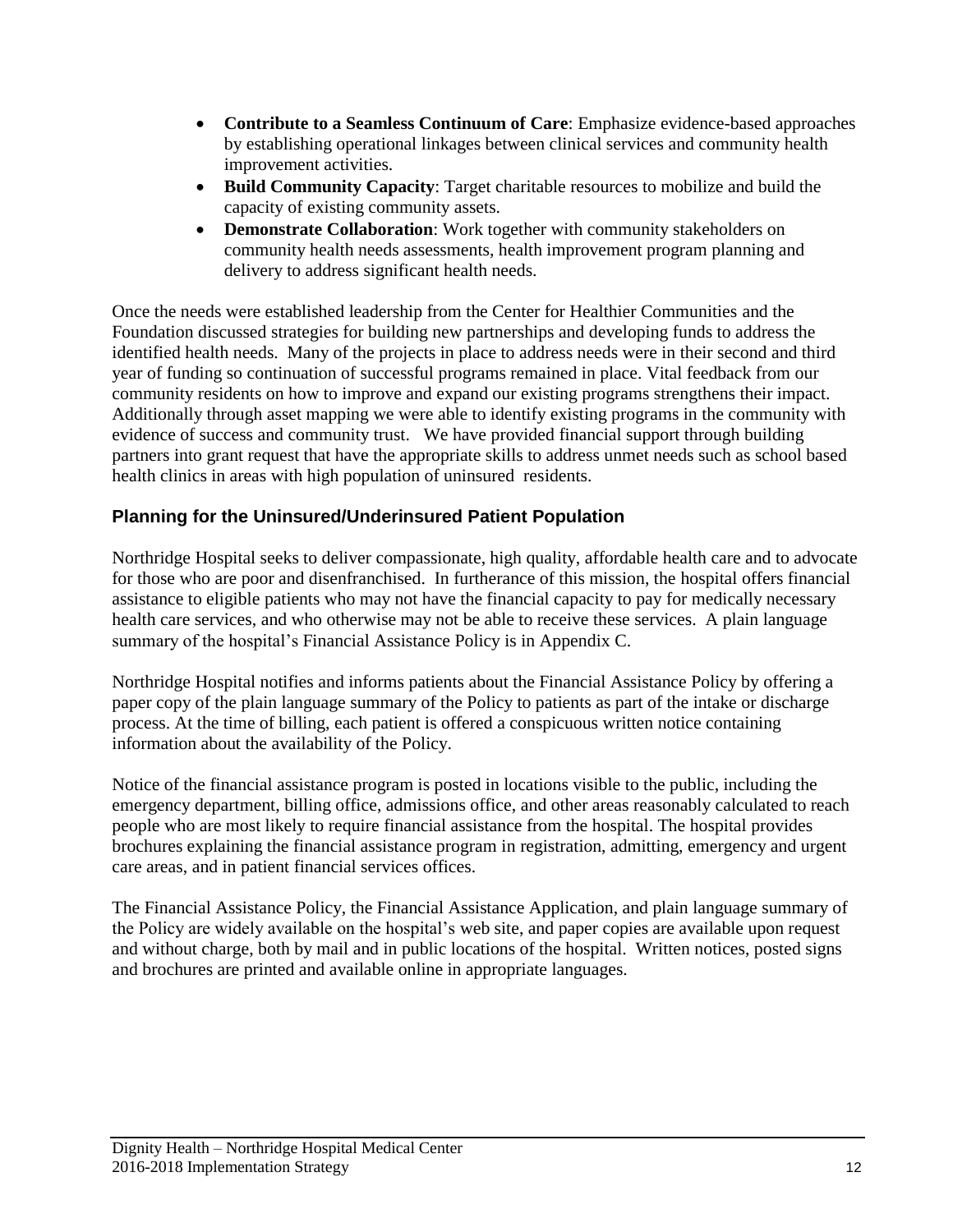# **2016-2018 Implementation Strategy**

This section presents strategies, programs and initiatives the hospital intends to deliver, fund or collaborate with others to address significant community health needs over the next three years. It includes summary descriptions, anticipated impacts, planned collaboration, and detailed "program digests" on select initiatives.

The strategy and plan specifies planned activities consistent with the hospital's mission and capabilities. The hospital may amend the plan as circumstances warrant. For instance, changes in significant community health needs or in community assets and resources directed to those needs may merit refocusing the hospital's limited resources to best serve the community.

### **Strategy and Program Plan Summary**

The list is in order for the top 10 identified highest needs and includes projects funded through our Community Grants Program to organizations that work to address identified community health needs.

- **1. Diabetes –** As the number one concern of community residents the hospital's Center for Healthier Communities has received grant funding to create the Diabetes Wellness RX program. Two staff members have received training to become certified trainers in the evidence based Diabetes Self-Management Program and the Diabetes Empowerment Education Program. Ten sessions of this program will be conducted in FY 17. Meet Each Need with Dignity (MEND) (Community Benefit Grant) supports a team based approach for the care of diabetic and obese patients and diabetic health management through diet and exercise.
- **2. Obesity/Overweight (Children and Adults)** Because obesity is a main factor in many chronic diseases two hospital based programs and one program funded through the community benefit grants program are in force to address this community need; 1) Choose Health LA Kids (CHLA) is a collaborative place-based initiative working in 8 high-need areas in partnership with Los Angeles County Department of Public Health funded by First 5. The overall goal of CHLA Kids is to reduce obesity among families with young children prenatal through age five using nutrition education, restaurant engagement, food demonstrations, grocery store tours, and parenting workshops. 2) School Wellness Initiative- focuses on nutrition and physical activity and is designed to combat obesity in students and their parents attending 34 low-income Los Angeles Unified School District Title 1 schools. 3) SOS Mentor Healthy Kids Kindness Challenge (Community Benefit Grant) funding provided to for a program with themes and activities throughout the school year related to improving health, reduce bullying, nutrition education, and physical activity and healthy messaging.
- **3. Mental Health (Mainly Depression)** Emergency Department Initiative A collaboration between Northridge Hospital and Tarzana Treatment Center to reduce health disparities among uninsured/underinsured with alcohol and/or chemical dependency and/or mental health conditions through connections to primary care medical home, detox, and mental health/substance abuse services. Addresses multiple identified health needs.
- **4. Heart Disease and Stroke Activate your Heart** (AYH)– A collaborative effort between Northridge Hospital and the Mid Valley YMCA providing ten 8 week community based education and exercise program focuses on cardiovascular health and provides participants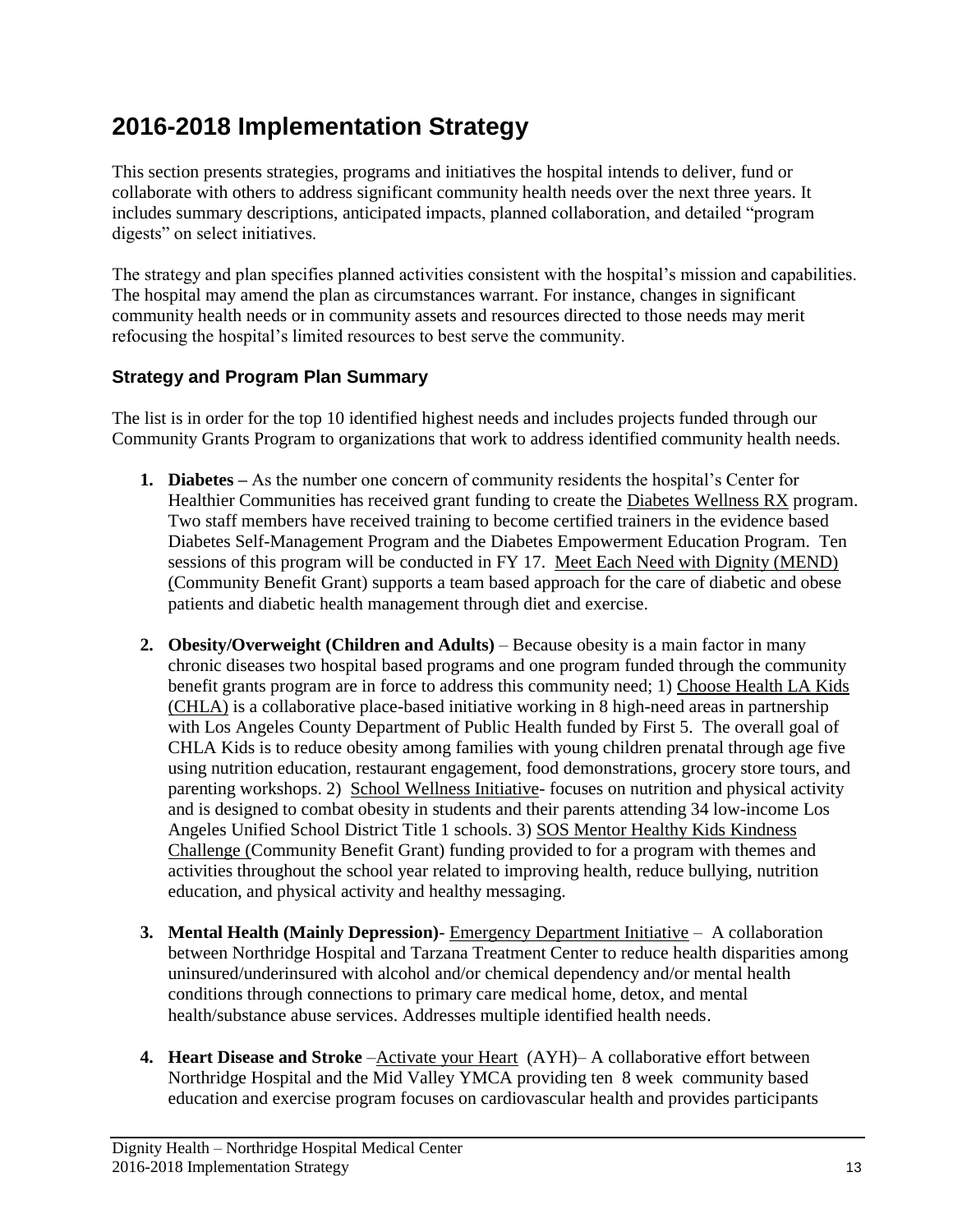information on how to manage their high blood pressure, lower their risks of blood pressure, healthy eating and stress management. The AYH program engages participants in an interactive market tour and food demonstrations. Community Cholesterol Screenings – Northridge Hospital Cardiology Department staff conducts screening and provides education on heart disease at community based locations including schools, churches, and low income housing units.

- **5. Affordable Housing/Homelessness** Financial Assistance for the Uninsured The hospital provides discounted and free health care to qualified individuals, following Dignity Health's Financial Assistance Policy. Additionally, staff participates on the San Fernando/Santa Clarita Homeless Coalition a collaborative of over 50 agencies that focuses on ending homelessness by 2025. In March 2016 Dignity Health approved a \$3,051,000 loan to the LA Family Housing Corporation (LAFH), to support construction of a new facility to house formerly homeless individuals and families, and a new Federally Qualified Health Center. LAFH's service model for this campus is of a service "home" that combines housing and supportive services under one roof. LAFH's mission is to help families transition out of homelessness and poverty through a continuum of housing enriched with supportive services. They are the largest provider of housing and homeless services in the San Fernando Valley.
- **6. Cancer (All Types)** The Harold & Carole Pump Foundation supports Screening Fairs and patient support offering free mammograms to uninsured women over 40 years old. Additionally the Patient Navigator Program provides outreach and educational presentations at schools, churches, health fairs, support groups, smoking cessation workshops and more to inform women about risk factors, early detection, self-exams, screening guidelines, and the importance of scheduling an annual mammogram.
- **7. Hypertension/High Blood Pressure** The Family Medicine Center & Residency Program– This clinic provides primary and specialty medical services for the underserved. Shape-Up Your Heart (Community Grant Program) A collaborative effort with the Mid Valley YMCA, and Valley Care Community Consortium to address high blood pressure through physical activity and nutrition education for underserved Latino families
- **8. Dental/Oral Health –** In 2016 Northridge Hospital facilitated an arrangement between the Meet Each Need with Dignity (MEND) Dental Clinic and West Coast University Dental Program to establish a once a week free clinic creating capacity for an additional 36 free adult dental appointments per month.
- **9. Child/Domestic Abuse** Center for Assault Treatment Services (C·A·T·S) The only 24-hour/7-day-per-week designated Sexual Assault Response Team in the San Fernando and Santa Clarita Valleys. C·A·T·S provides the highest level of medical evidentiary examinations and forensic interviews for child and adult victims of sexual abuse and domestic violence in a supportive and comforting environment through a coordinated collaborative effort at no cost to the victim. Additionally the hospital provided a Community Benefit Grant to the Coalition to Abolish Slavery and Trafficking for the On Our Watch: Building Our Community Capacity to Serve Survivors of Human Trafficking to serve survivors of labor and sex trafficking through improved and expanded access to appropriate, specialized health care services for survivors or trafficking. Benefits to the target population include increased access to treatment of serious injuries or sexually transmitted diseases, improved detection and diagnosis of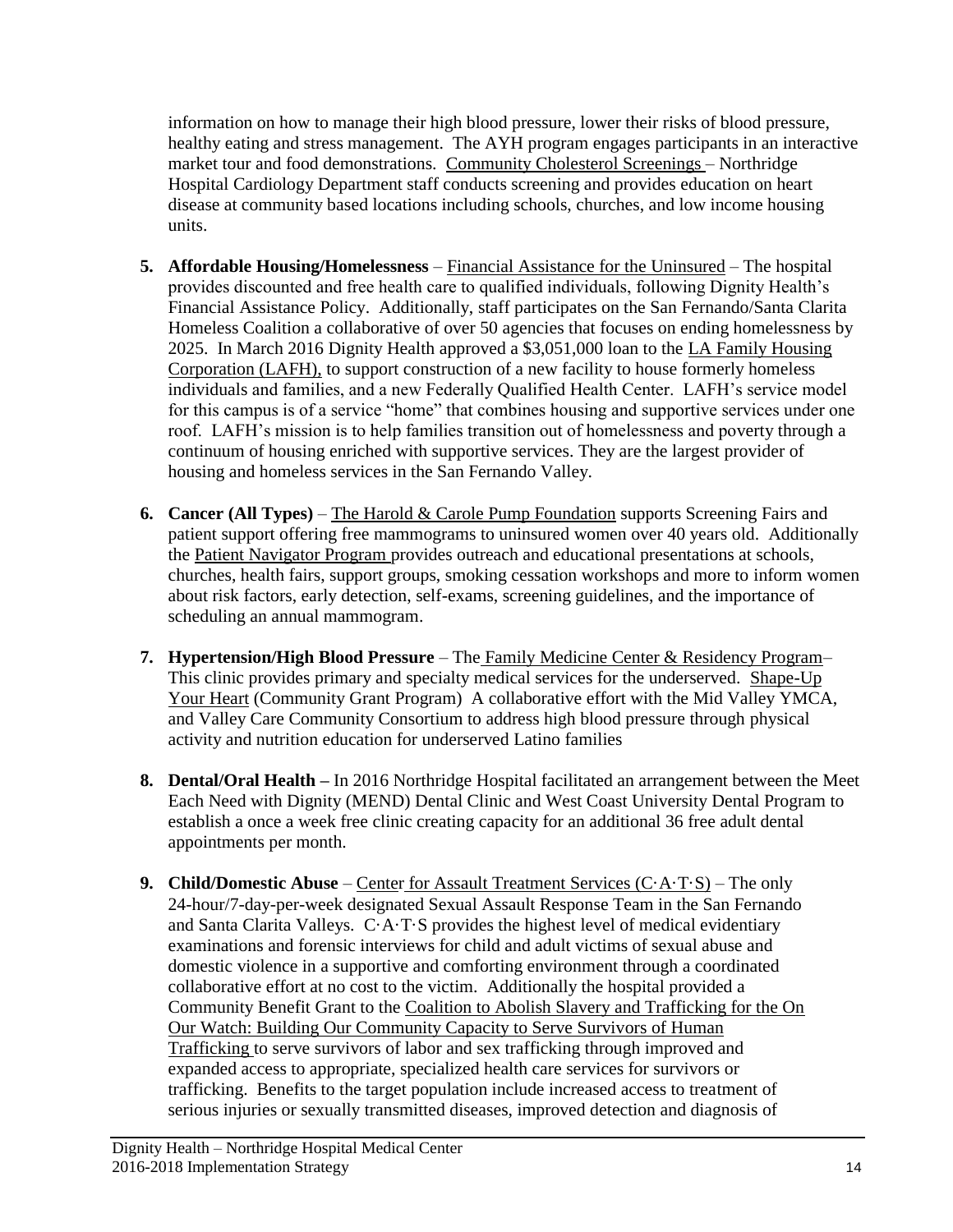diseases and conditions, increased knowledge of health issues, and the ability to access care and protection.

**10. Substance Abuse (Drugs & Alcohol)** – Emergency Department Initiative, as described under Mental Health, is a collaboration between Northridge Hospital and Tarzana Treatment Center to reduce health disparities among uninsured/underinsured with alcohol, chemical dependency and/or mental health conditions. Onsite case manager works in the emergency department to assist patients' needs including connections to primary care medical homes, detox, and mental health/substance abuse services. Addresses multiple identified health needs.

### **Anticipated Impact**

The anticipated impacts of specific, major program initiatives, including goals and objectives, are stated in the program digests on the following pages. Overall, the hospital anticipates that actions taken to address significant health needs will: improve health knowledge, behaviors, and status; increase access to care; and help create conditions that support good health. The hospital is committed to monitoring key initiatives to assess and improve impact. The hospital executive leadership, Community Board, and Dignity Health receive and review program updates. The hospital creates and makes public an annual Community Benefit Report and Plan, and evaluates impact and sets priorities for its community health program by conducting Community Health Needs Assessments every three years.

### **Planned Collaboration**

Northridge Hospital Medical Center has a long history of working in collaboration and is committed to serving an important role in our community through collaboration and partnerships with community partners in local capacity building and community building is significant and revolves around strong partnerships with residents, federally qualified health centers, political leaders and community and faithbased organizations, most notably but not limited to:

| American Diabetes and Heart Associations     | California State University, Northridge        |
|----------------------------------------------|------------------------------------------------|
| Coalition to Abolish Slavery and Trafficking | Department of Child and Family Services        |
| Department of Parks and Recreation           | <b>Healthcare Partners</b>                     |
| LA Family Housing                            | Los Angeles Police Department                  |
| Los Angeles City and District Attorney       | Los Angeles County Department of Public Health |
| Los Angeles Unified School District          | Meet Each Need with Dignity                    |
| Mid Valley YMCA                              | Neighborhood Legal Services                    |
| Parent Institute for Quality Education       | Network for a Healthy California               |
| <b>SOS</b> Mentor                            | <b>Tarzana Treatment Center</b>                |
| <b>Strength United</b>                       | <b>Valley Care Community Consortium</b>        |

Community wide collaboration is prevalent with various staff members participating in community wide collaboration. Staff members participate on community-wide collaborations including: VCCC Chronic Diseases Committee, San Fernando and Santa Clarita Homeless Coalition, VCCC Board of Directors, participate on boards of other local organizations.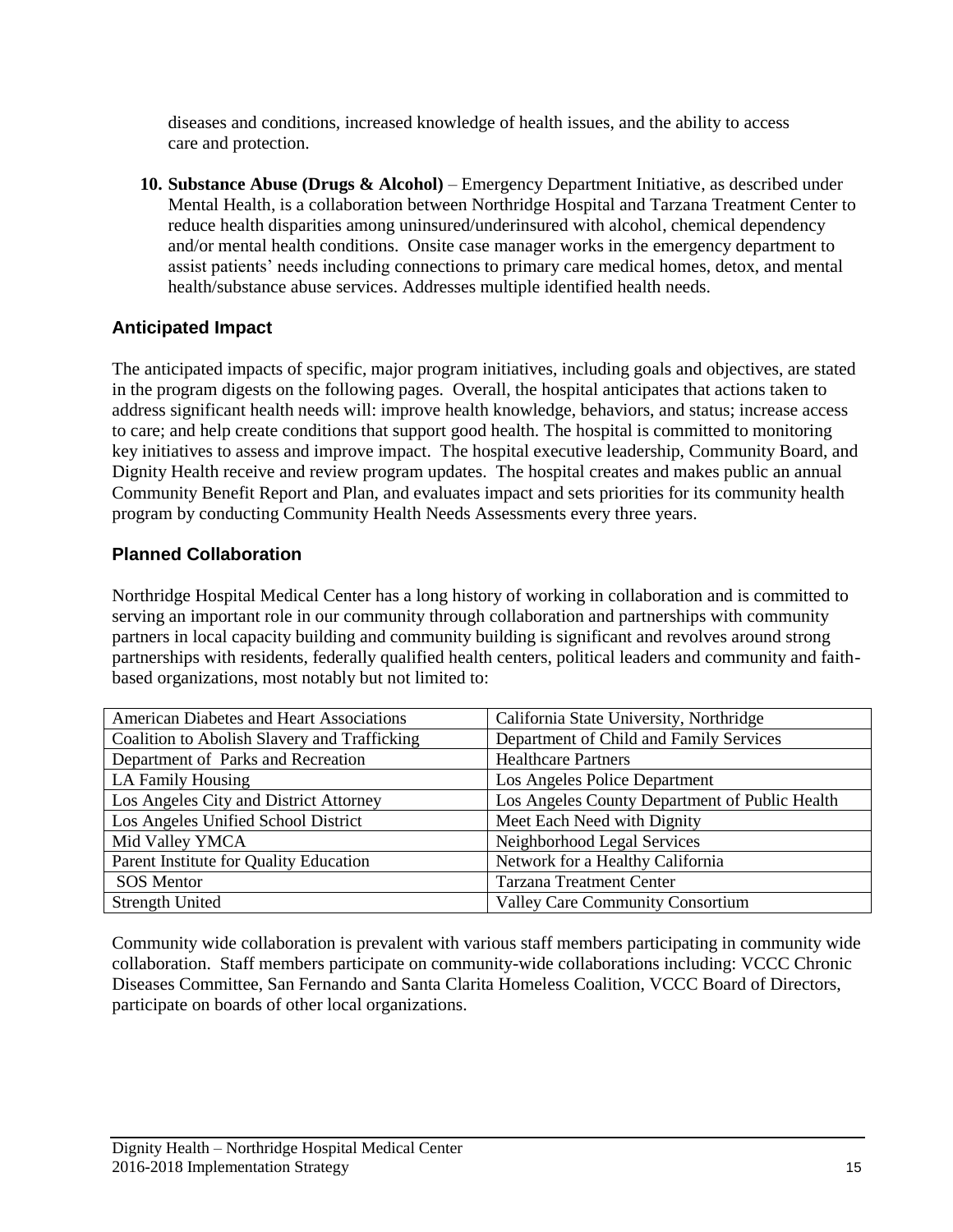### **Program Digests**

The following pages include program digests describing key programs and initiatives that address one or more significant health needs in the most recent CHNA report. The digests include program descriptions and intervention actions, statements of which health needs are being addressed, any planned collaboration, and program goals and measurable objectives.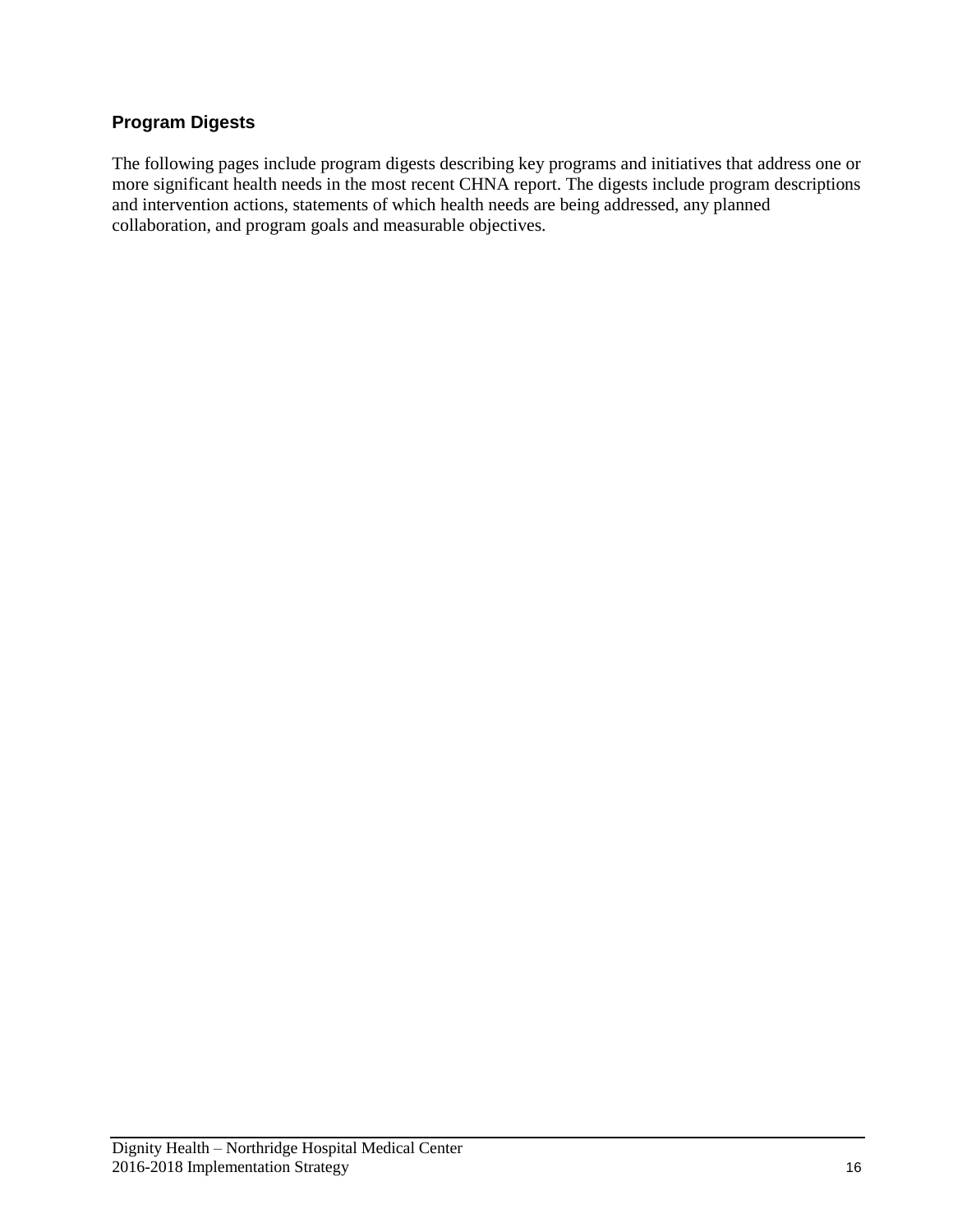| <b>Diabetes Wellness RX</b>     |                                                                                                                                                            |  |  |
|---------------------------------|------------------------------------------------------------------------------------------------------------------------------------------------------------|--|--|
| <b>Significant Health Needs</b> | $\boxtimes$ Diabetes                                                                                                                                       |  |  |
| <b>Addressed</b>                | Obesity/Overweight<br>$\Box$                                                                                                                               |  |  |
|                                 | Mental Health<br>$\Box$                                                                                                                                    |  |  |
|                                 | <b>Heart Disease and Stroke</b><br>$\Box$                                                                                                                  |  |  |
|                                 | <b>Affordable Housing Homelessness</b><br>$\Box$                                                                                                           |  |  |
|                                 | Cancer<br>◻                                                                                                                                                |  |  |
|                                 | <b>Hypertension/High Blood Pressure</b><br>□                                                                                                               |  |  |
|                                 | Dental Health<br>$\Box$                                                                                                                                    |  |  |
|                                 | Child/Domestic Abuse include Sexual Assault<br>□                                                                                                           |  |  |
|                                 | <b>Substance Abuse</b><br>□                                                                                                                                |  |  |
| <b>Program Emphasis</b>         |                                                                                                                                                            |  |  |
|                                 | Focus on Disproportionate Unmet Health-Related Needs<br>□                                                                                                  |  |  |
|                                 | $\boxtimes$ Emphasize Prevention                                                                                                                           |  |  |
|                                 | $\boxtimes$ Contribute to a Seamless Continuum of Care                                                                                                     |  |  |
|                                 | <b>Build Community Capacity</b><br>□                                                                                                                       |  |  |
|                                 | $\boxtimes$ Demonstrate Collaboration                                                                                                                      |  |  |
| <b>Program Description</b>      | This project will expand the evidence based Diabetes Self-Management                                                                                       |  |  |
|                                 | Program (DSMP) to underserved Latino adults with Type 2 diabetes at 10                                                                                     |  |  |
|                                 | community sites to reduce diabetes. Program consist of free 6 week program<br>that will meet twice a week and include education, exercise, discounted YMCA |  |  |
|                                 | membership, healthy food demonstrations, grocery store tours and follow up.                                                                                |  |  |
| <b>Community Benefit</b>        | <b>Community Health Improvement Services</b>                                                                                                               |  |  |
| Category                        |                                                                                                                                                            |  |  |
|                                 | <b>Planned Actions for 2016 - 2018</b>                                                                                                                     |  |  |
| Program Goal /                  | Build capacity of community based free diabetic education to provide                                                                                       |  |  |
| <b>Anticipated Impact</b>       | appropriate behavior modifications so that participants can manage their                                                                                   |  |  |
|                                 | diabetes.                                                                                                                                                  |  |  |
| <b>Measurable Objective(s)</b>  | Conduct 10 evidence based diabetes self-management sessions per year in 2016                                                                               |  |  |
| with Indicator(s)               | $-2018$ . Total 30 sessions x 15 participants = 450                                                                                                        |  |  |
|                                 | At the end of 3 months 75% of participants will increase knowledge of diabetes                                                                             |  |  |
|                                 | management, nutrition, and fitness this will be measured by pre/post test.                                                                                 |  |  |
| <b>Intervention Actions</b>     | Education component includes $2\frac{1}{2}$ hours of culturally sensitive workshops,                                                                       |  |  |
| for Achieving Goal              | support groups will be available, 30 minute exercise sessions and health fairs.                                                                            |  |  |
| <b>Planned Collaboration</b>    | Will continue to partner with Medtronic, YMCA and other agencies as needed.                                                                                |  |  |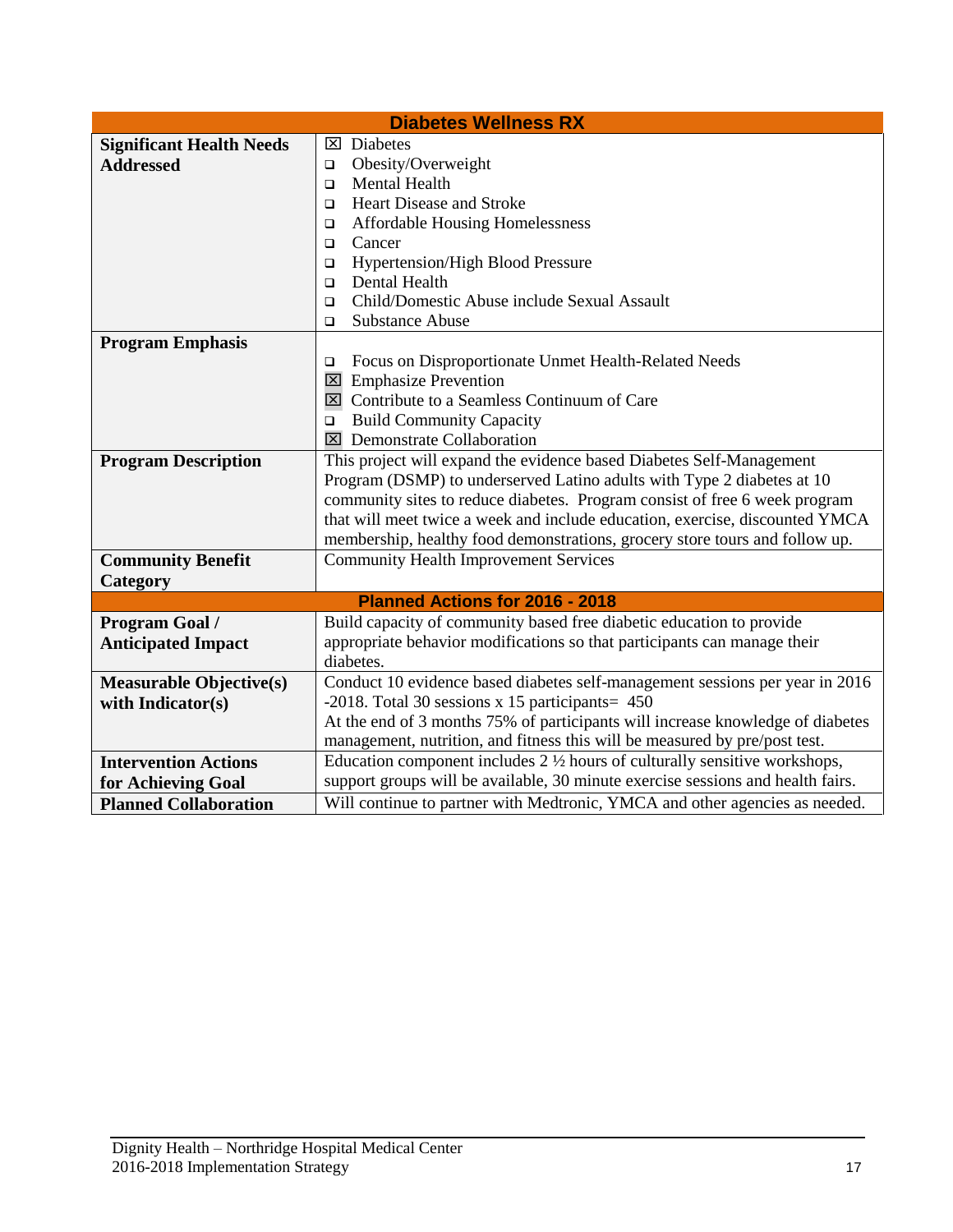| <b>Emergency Department Initiative ED</b> |                                                                                                                                    |  |
|-------------------------------------------|------------------------------------------------------------------------------------------------------------------------------------|--|
| <b>Significant Health Needs</b>           | <b>Diabetes</b>                                                                                                                    |  |
| <b>Addressed</b>                          | Obesity/Overweight<br>▫                                                                                                            |  |
|                                           | $\boxtimes$ Mental Health                                                                                                          |  |
|                                           | <b>Heart Disease and Stroke</b><br>$\Box$                                                                                          |  |
|                                           | $\boxtimes$ Affordable Housing Homelessness                                                                                        |  |
|                                           | Cancer<br>□                                                                                                                        |  |
|                                           | <b>Hypertension/High Blood Pressure</b><br>□                                                                                       |  |
|                                           | Dental Health<br>□                                                                                                                 |  |
|                                           | Child/Domestic Abuse include Sexual Assault<br>□                                                                                   |  |
|                                           | <b>⊠</b> Substance Abuse                                                                                                           |  |
| <b>Program Emphasis</b>                   | ⊠ Focus on Disproportionate Unmet Health-Related Needs                                                                             |  |
|                                           | $\boxtimes$ Emphasize Prevention                                                                                                   |  |
|                                           | $\boxtimes$ Contribute to a Seamless Continuum of Care                                                                             |  |
|                                           | <b>Build Community Capacity</b><br>□                                                                                               |  |
|                                           | $\boxtimes$ Demonstrate Collaboration                                                                                              |  |
| <b>Program Description</b>                | A partnership between Northridge Hospital Medical Center (NHMC) and                                                                |  |
|                                           | Tarzana Treatment Center (TTC) to coordinate patient care through education,                                                       |  |
|                                           | assessment and case management with a primary goal of linking under insured                                                        |  |
|                                           | and uninsured residents into a primary care medical home and or to                                                                 |  |
|                                           | substance/mental health services as needed. Under this project, hospital                                                           |  |
|                                           | personnel providing discharge services refer eligible patients to an on-site TTC                                                   |  |
|                                           | case manager who works with patients requiring case management services.                                                           |  |
|                                           | This includes intake and assessment, individualized case planning, case                                                            |  |
|                                           | conferencing, coordinating with other coordinators of client care or services,                                                     |  |
|                                           | referral to ambulatory care, mental health care, substance abuse treatment,                                                        |  |
|                                           | housing, vocational services, distribution of transportation vouchers and follow-                                                  |  |
|                                           | up. Data collection and tracking also take place.                                                                                  |  |
| <b>Community Benefit</b>                  | Community Health Improvement Services and Community Building                                                                       |  |
| Category                                  |                                                                                                                                    |  |
|                                           | Planned Actions for 2016 - 2018                                                                                                    |  |
| Program Goal /                            | The Northridge Hospital ED and TTC collaborate on reducing recidivism in the                                                       |  |
| <b>Anticipated Impact</b>                 | ED. The objective of the collaboration is to reduce health disparities among                                                       |  |
|                                           | populations with disproportionate unmet health-related needs, specifically                                                         |  |
|                                           | individuals with alcohol and/or chemical dependency and mental health                                                              |  |
|                                           | conditions. Additionally, the focus is on those patients who are uninsured or                                                      |  |
|                                           | underinsured. Referrals are made to the TTC Case Manager by an MD. The                                                             |  |
|                                           | TTC Case Manager provides an assessment, individualized plan of care and                                                           |  |
|                                           | assistance in establishing follow-up services                                                                                      |  |
| <b>Measurable Objective(s)</b>            | Increase knowledge of 80% of clients that interact with case manager of                                                            |  |
| with Indicator(s)                         | community resources available to address primary care, substance                                                                   |  |
|                                           | abuse, and mental health needs                                                                                                     |  |
|                                           | Increase the proper use of healthcare service agencies for 80% of                                                                  |  |
|                                           | clients accessing the healthcare system to increase their satisfaction and                                                         |  |
|                                           | health outcomes through receiving care in the proper site.                                                                         |  |
|                                           |                                                                                                                                    |  |
| <b>Intervention Actions</b>               | Reduce inappropriate use of the ED by a minimum of 31%<br>TTC Case Manager to receive access to EHR to better track all aspects of |  |
|                                           |                                                                                                                                    |  |
| for Achieving Goal                        | patients care                                                                                                                      |  |
| <b>Planned Collaboration</b>              | Hospital will continue to collaborate with TTC                                                                                     |  |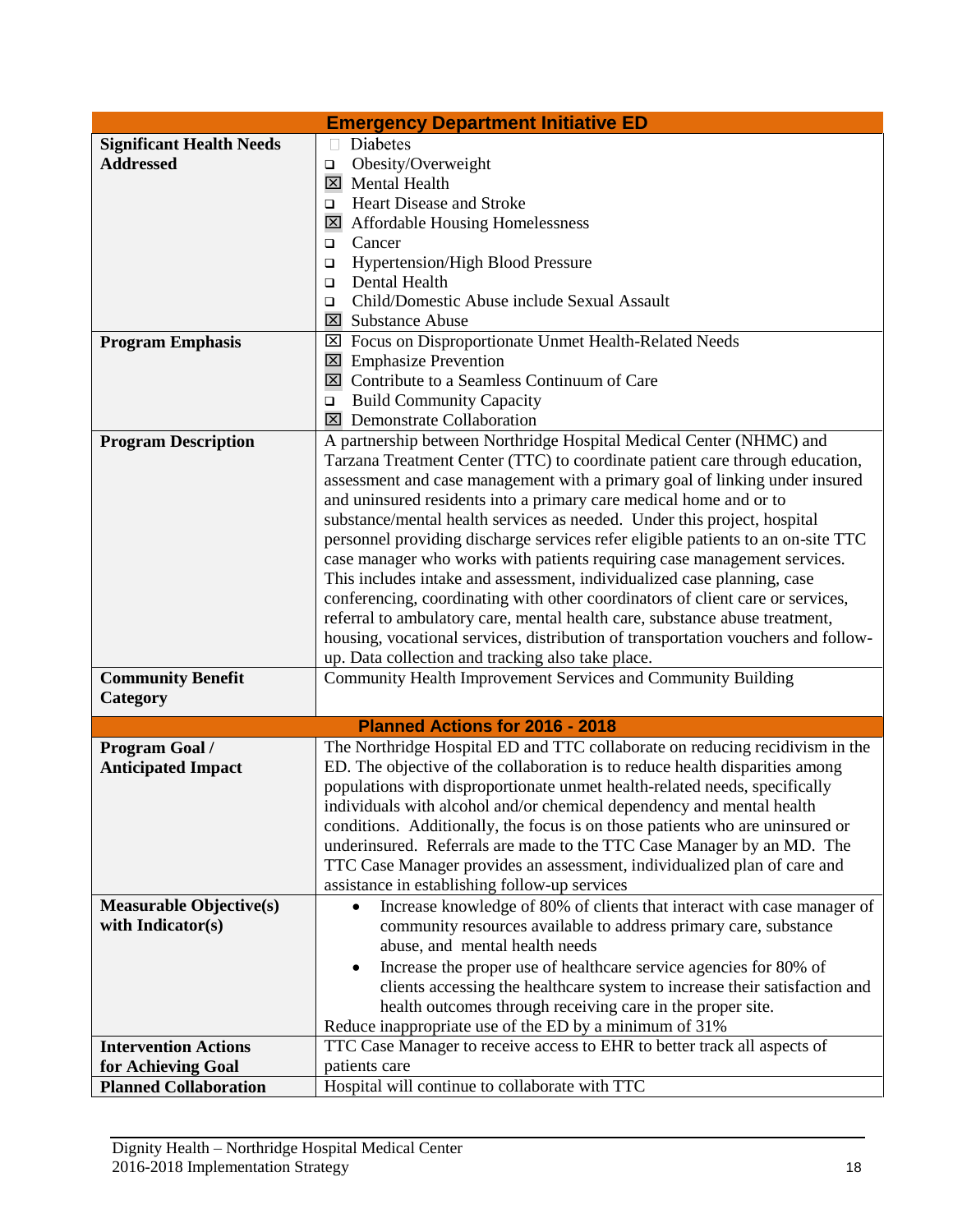|                                 | <b>Center for Assault Treatment Services (CATS)</b>                                 |
|---------------------------------|-------------------------------------------------------------------------------------|
| <b>Significant Health Needs</b> | $\Box$<br><b>Diabetes</b>                                                           |
| <b>Addressed</b>                | Obesity/Overweight<br>□                                                             |
|                                 | <b>Mental Health</b><br>$\Box$                                                      |
|                                 | <b>Heart Disease and Stroke</b><br>□                                                |
|                                 | <b>Affordable Housing Homelessness</b><br>□                                         |
|                                 | Cancer<br>□                                                                         |
|                                 | <b>Hypertension/High Blood Pressure</b><br>□                                        |
|                                 | Dental Health<br>$\Box$                                                             |
|                                 | I Child/Domestic Abuse include Sexual Assault                                       |
|                                 | $\square$ Substance Abuse                                                           |
| <b>Program Emphasis</b>         | ⊠ Focus on Disproportionate Unmet Health-Related Needs                              |
|                                 | $\boxtimes$ Emphasize Prevention                                                    |
|                                 | $\boxtimes$ Contribute to a Seamless Continuum of Care                              |
|                                 | $\boxtimes$ Build Community Capacity                                                |
|                                 | <b>⊠</b> Demonstrate Collaboration                                                  |
| <b>Program Description</b>      | CA                                                                                  |
|                                 | TS expert team of forensic examiners, under the direction of the Clinical           |
|                                 | Manager and Medical Director, provides medical evidentiary examinations and         |
|                                 | forensic interviews of adult and child victims of sexual assault/abuse, human       |
|                                 | trafficking, witness interviews, and domestic violence in a safe, comforting and    |
|                                 | private environment that preserves the dignity of the victims. CATS also            |
|                                 | provides child abuse prevention education to professionals in the San Fernando      |
|                                 |                                                                                     |
|                                 | Valley and surrounding areas who work with children and elder adults and are        |
|                                 | therefore mandated by law to report any reasonable suspicion of abuse. More         |
|                                 | recently reports of youth sex trafficking in the area have been noted and CATS      |
|                                 | staff has joined a task force along with local City Councilmember Nury              |
|                                 | Martinez, CAST, Law Enforcement, and the District Attorney's office.                |
|                                 | Northridge Hospital supports CATS by providing staffing and funding.                |
| <b>Community Benefit</b>        | <b>Community Health Improvement</b>                                                 |
| Category                        |                                                                                     |
|                                 | Planned Actions for 2016 - 2018                                                     |
| <b>Program Goal /</b>           | Provide high quality clinical forensic service to victims of sexual assault, sexual |
| <b>Anticipated Impact</b>       | abuse, human trafficking, and domestic violence and child/elder abuse               |
|                                 | prevention education to mandated reporters.                                         |
| <b>Measurable Objective(s)</b>  | Cases of sexual and domestic violence are rising in the area.                       |
| with Indicator(s)               | By June 30, 2016 include high quality clinical forensic services to more than       |
|                                 | 1100 victims of sexual and domestic violence.                                       |
|                                 | By June 30, 2016 provide community outreach education on how to identify            |
|                                 | and report child/elder abuse to 21600 mandated reporters.                           |
|                                 | Continue to be a member of the Sexual Assault Response Team and Domestic            |
|                                 | Assault Response Team, and Human Trafficking Task Force.                            |
| <b>Intervention Actions</b>     | Support and purchase additional equipment to keep current as                        |
| for Achieving Goal              | technology improves.                                                                |
|                                 | Provide continuing education through webinars, classes, and<br>٠                    |
|                                 | conferences to keep staff current in the field to maintain status as expert         |
|                                 | witnesses in court                                                                  |
|                                 | Continue to work with all partners at the Family Justice Center<br>$\bullet$        |
|                                 | Work closely with law enforcement and the District Attorney's Office<br>٠           |
|                                 | Conduct roll call trainings at local law enforcement precincts/divisions<br>٠       |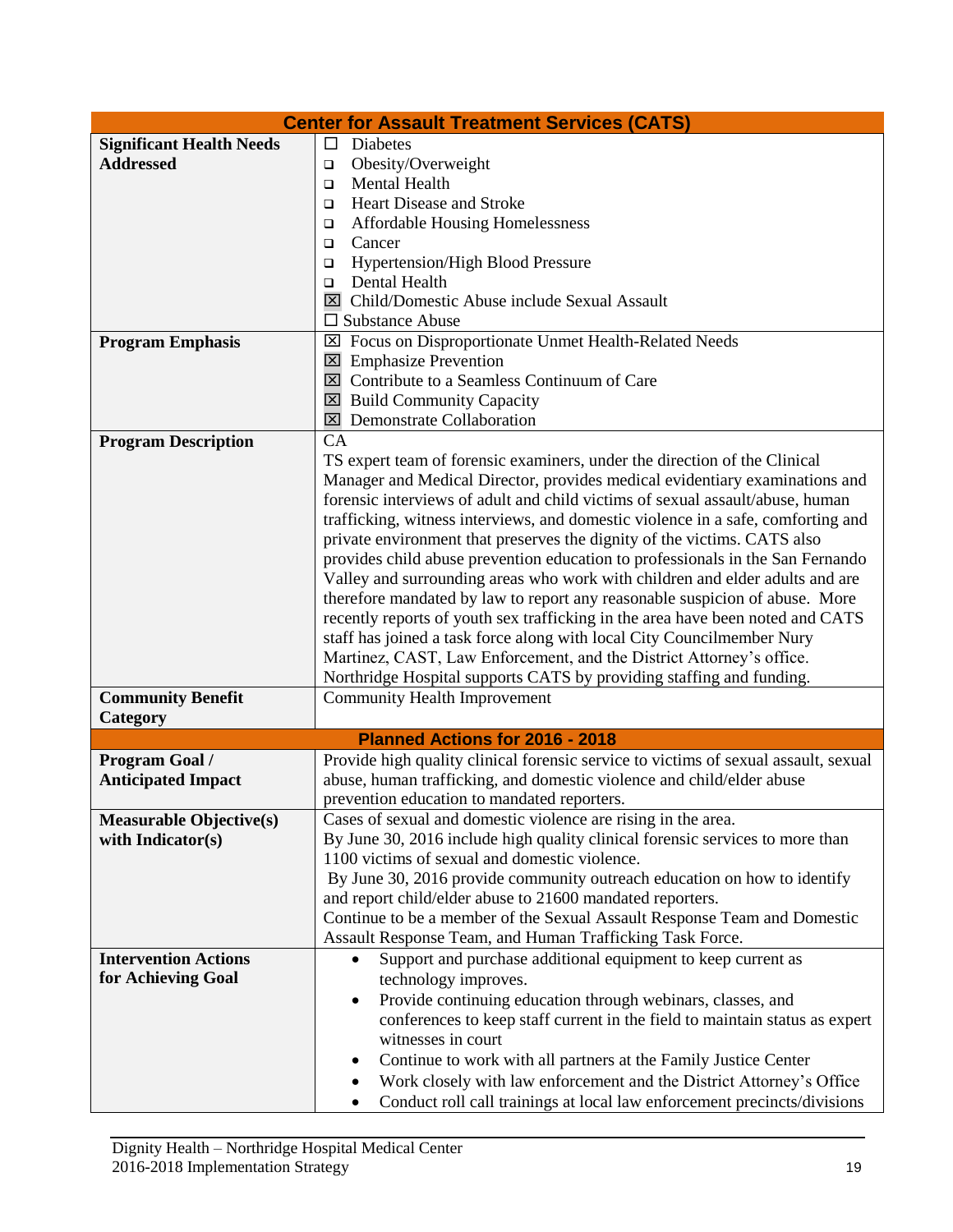|                              | Conduct medical evidentiary examinations and forensic interviews.             |
|------------------------------|-------------------------------------------------------------------------------|
|                              | Review and update training materials for community outreach                   |
|                              | Continue to conduct CATS Victory for Victims Walk/Run to promote<br>$\bullet$ |
|                              | awareness of child/adult sexual and domestic abuse and to raise funds         |
|                              | to offset cost of the program                                                 |
|                              | • Increase staff to keep up with increase in volume to help prevent burn      |
|                              | out                                                                           |
|                              | Network with local agencies to find potential donors                          |
| <b>Planned Collaboration</b> | Coalition to Abolish Slavery and Trafficking (CAST), Jewish Family Service    |
|                              | Family Violence Project, Los Angeles City and County Attorneys, Los Angeles   |
|                              | Police Department, Major Assault Crimes, Department of Child and Family       |
|                              | Services, Neighborhood Legal Services, and Strength United.                   |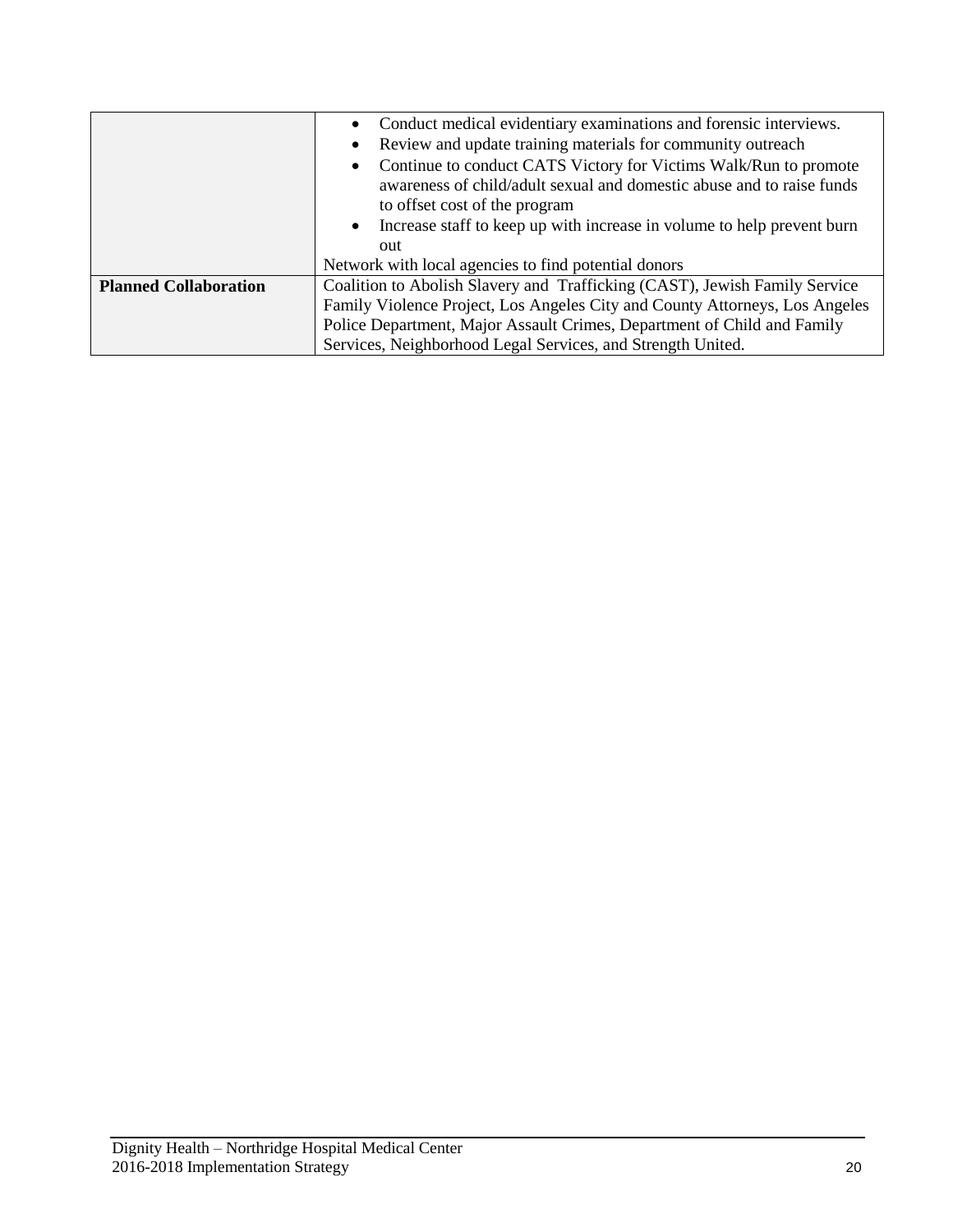| <b>Family Practice Residency Program</b>            |                                                                                                                              |  |
|-----------------------------------------------------|------------------------------------------------------------------------------------------------------------------------------|--|
| <b>Significant Health Needs</b>                     | $\boxtimes$ Diabetes                                                                                                         |  |
| <b>Addressed</b>                                    | $\boxtimes$ Obesity/Overweight                                                                                               |  |
|                                                     | $\boxtimes$ Mental Health                                                                                                    |  |
|                                                     | El Heart Disease and Stroke                                                                                                  |  |
|                                                     | <b>Affordable Housing Homelessness</b><br>□                                                                                  |  |
|                                                     | $\boxtimes$ Cancer                                                                                                           |  |
|                                                     | $\boxtimes$ Hypertension/High Blood Pressure                                                                                 |  |
|                                                     | Dental Health                                                                                                                |  |
|                                                     | Child/Domestic Abuse include Sexual Assault                                                                                  |  |
|                                                     | <b>Substance Abuse</b><br>$\Box$                                                                                             |  |
| <b>Program Emphasis</b>                             | <b>EX</b> Focus on Disproportionate Unmet Health-Related Needs                                                               |  |
|                                                     | $\boxtimes$ Emphasize Prevention                                                                                             |  |
|                                                     | $\boxtimes$ Contribute to a Seamless Continuum of Care                                                                       |  |
|                                                     | $\boxtimes$ Build Community Capacity                                                                                         |  |
|                                                     | Demonstrate Collaboration<br>▫                                                                                               |  |
| <b>Program Description</b>                          | The Northridge Hospital Family Medicine Residency Program, in conjunction                                                    |  |
|                                                     | with the faculty group, provides both inpatient and outpatient care to many of                                               |  |
|                                                     | the underserved in the community. They are an integral part of providing care                                                |  |
|                                                     | in the San Fernando Valley. Care provided ranges from prenatal to pediatric to                                               |  |
|                                                     | adult and geriatric medicine. Over the years, the FPC has extended its services                                              |  |
|                                                     | to comprehensive diabetes management, breast and cervical cancer screenings,                                                 |  |
|                                                     | family planning, counseling, and patient education, to the uninsured and under-                                              |  |
|                                                     | insured in the community. Ongoing health outreach, prevention, and education                                                 |  |
|                                                     | are a part of FPC's efforts to engage and serve its community. FPC responds to                                               |  |
|                                                     | the community's need for chronic disease self-management for adults.                                                         |  |
| <b>Community Benefit</b>                            |                                                                                                                              |  |
| Category                                            | Community Health Improvement Services and Subsidized Health Services                                                         |  |
|                                                     | Planned Actions for 2016 - 2018                                                                                              |  |
| <b>Program Goal /</b>                               | Continue to provide a safety net for patients in our community both in the                                                   |  |
| <b>Anticipated Impact</b>                           | hospital and in the ambulatory setting, with emphasis on becoming an integral                                                |  |
|                                                     | part of the local neighborhood and continue outreach prevention education                                                    |  |
|                                                     | efforts.                                                                                                                     |  |
| <b>Measurable Objective(s)</b><br>with Indicator(s) | Measure number of indigent patients receiving inpatient services<br>$\bullet$                                                |  |
|                                                     | Measure number of patients seen through Medi-Cal and managed Medi-<br>Cal                                                    |  |
|                                                     |                                                                                                                              |  |
|                                                     | Measure number of patients seen through all state-funded service<br>programs for low-income patients such as CHDP, CCS, PACT |  |
|                                                     | Measure number of indigent patients seen in Family Practice Center                                                           |  |
|                                                     | including Specialty Clinics                                                                                                  |  |
|                                                     | Continuation and expansion of partnerships and outreach prevention                                                           |  |
|                                                     | education efforts with local schools, senior centers, can community                                                          |  |
|                                                     |                                                                                                                              |  |
|                                                     | agencies                                                                                                                     |  |
| <b>Intervention Actions</b>                         | Continue Family Medicine coverage of admissions through the<br>$\bullet$                                                     |  |
| for Achieving Goal                                  | hospital emergency department including involvement with the                                                                 |  |
|                                                     | obstetrical and surgical panel coverage.                                                                                     |  |
|                                                     | Continue and expand hospital inpatient service at Northridge Hospital                                                        |  |
|                                                     | Medical Center.                                                                                                              |  |
|                                                     | Contract with Medi-Cal HMO's as the State of California continues to                                                         |  |
|                                                     |                                                                                                                              |  |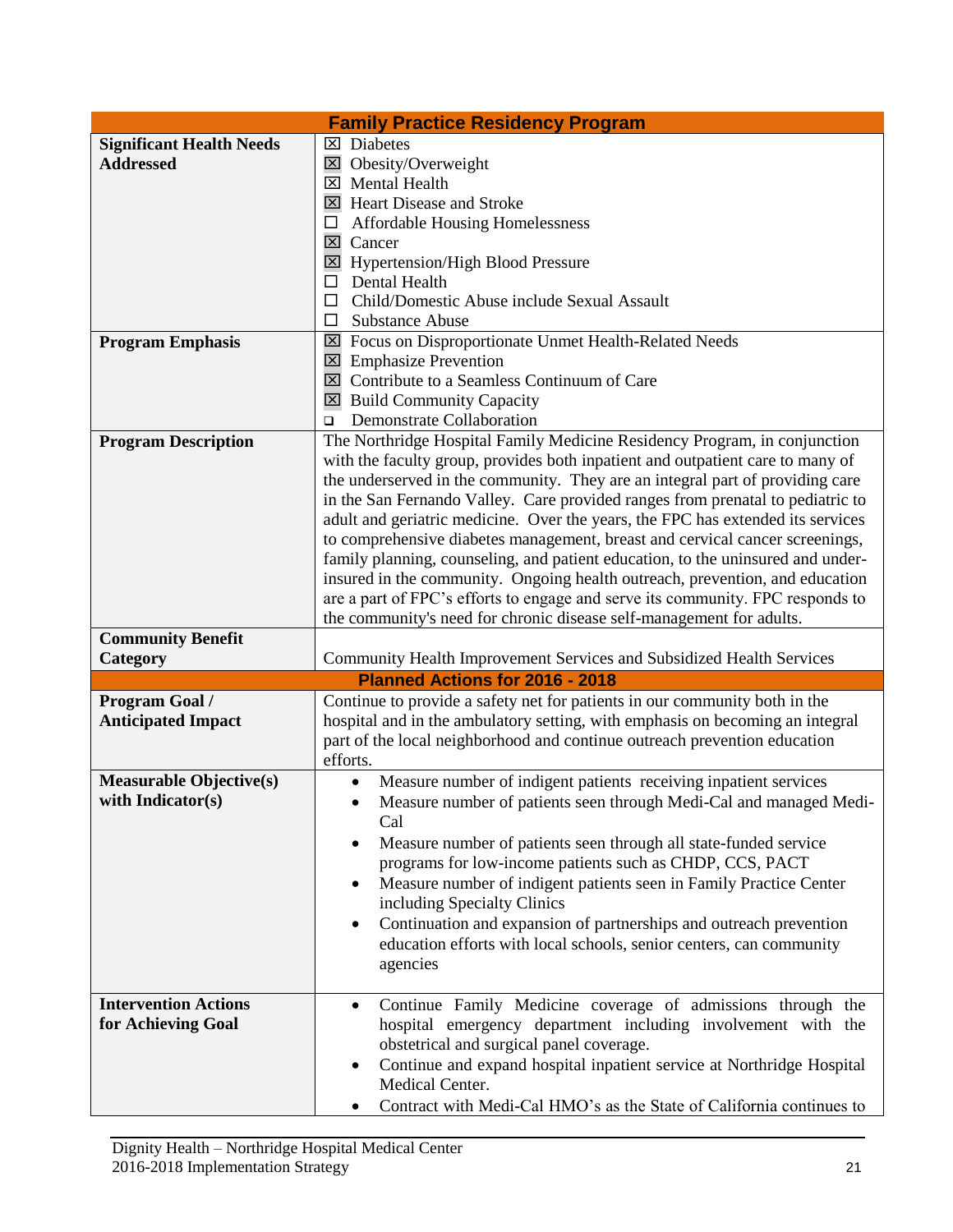|                              | move additional patients into managed Medi-Cal.<br>• Maintain "Diabetes Indigent Program."<br>Maintain community partnerships and outreach prevention education efforts,<br>including health education for the youth, high school sports coverage, obesity<br>and diabetes prevention in children and adults, general health screenings, and<br>senior center screenings. |
|------------------------------|---------------------------------------------------------------------------------------------------------------------------------------------------------------------------------------------------------------------------------------------------------------------------------------------------------------------------------------------------------------------------|
| <b>Planned Collaboration</b> | UCLA Residency Program, CSUN Family Focus Resource Center, Northeast<br>Valley Health Corporation FQHC clinics.                                                                                                                                                                                                                                                           |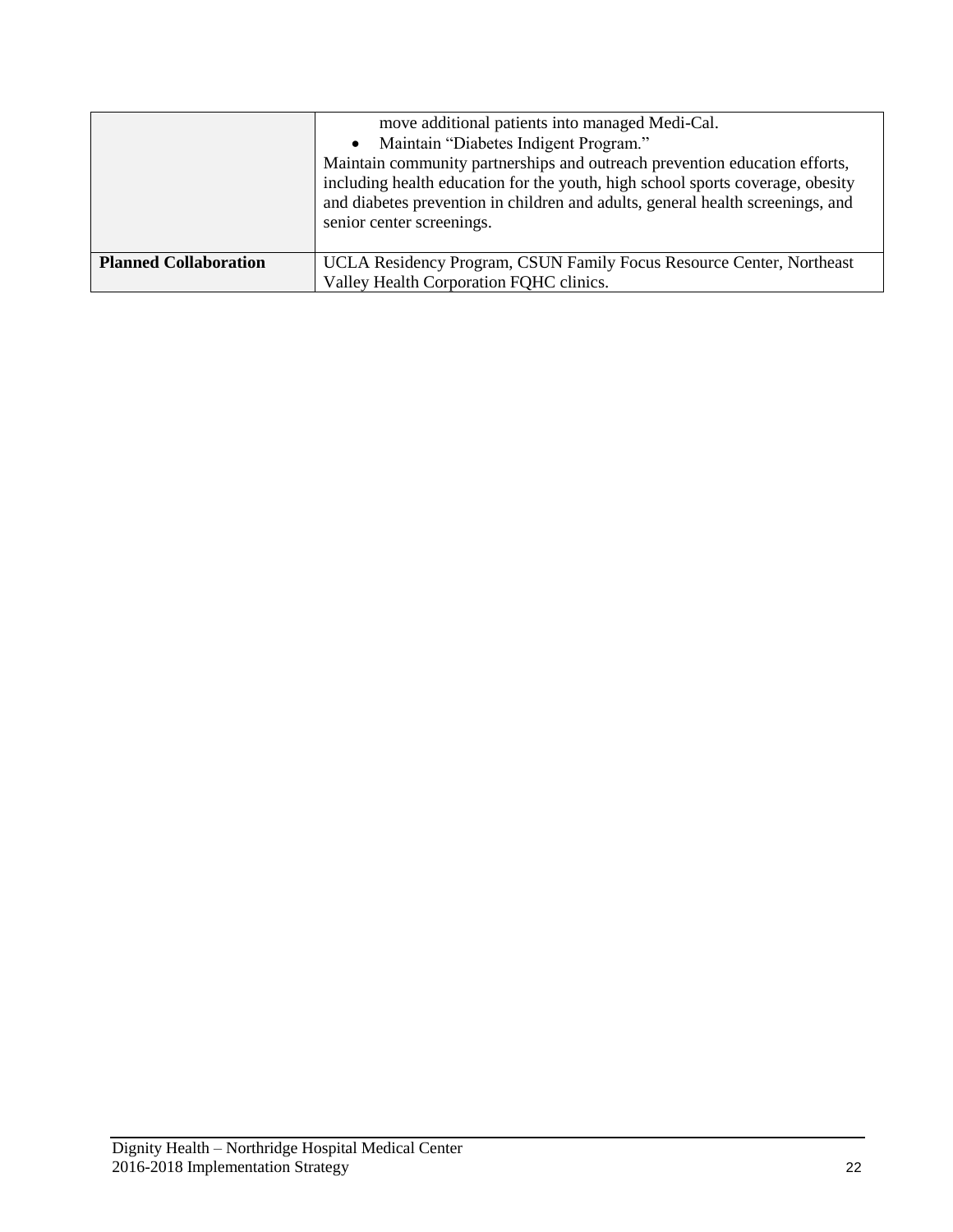|                                 | <b>Community and School Wellness Initative</b>                                                                                     |
|---------------------------------|------------------------------------------------------------------------------------------------------------------------------------|
| <b>Significant Health Needs</b> | $\boxtimes$ Diabetes                                                                                                               |
| <b>Addressed</b>                | X Obesity/Overweight                                                                                                               |
|                                 | Mental Health<br>□                                                                                                                 |
|                                 | ⊠ Heart Disease and Stroke                                                                                                         |
|                                 | <b>Affordable Housing Homelessness</b><br>□                                                                                        |
|                                 | ⊠ Cancer                                                                                                                           |
|                                 | <b>Hypertension/High Blood Pressure</b><br>⊠<br>Dental Health<br>×                                                                 |
|                                 | Child/Domestic Abuse include Sexual Assault<br>П                                                                                   |
|                                 | <b>Substance Abuse</b>                                                                                                             |
| <b>Program Emphasis</b>         | ⊠ Focus on Disproportionate Unmet Health-Related Needs                                                                             |
|                                 | $\boxtimes$ Emphasize Prevention                                                                                                   |
|                                 | Contribute to a Seamless Continuum of Care<br>$\Box$                                                                               |
|                                 | <b>Build Community Capacity</b><br>□                                                                                               |
|                                 | <b>Demonstrate Collaboration</b><br>❏                                                                                              |
| <b>Program Description</b>      | Community and school Wellness Initiative programs are designed to                                                                  |
|                                 | improve health and wellness with a focus on cardiovascular and diabetes                                                            |
|                                 | health, nutrition and physical activity promotion, obesity and chronic                                                             |
|                                 | disease prevention. School Wellness programs include 34 public schools in                                                          |
|                                 | collaboration with LAUSD and community partners. Choose Health LA                                                                  |
|                                 | Kids focuses on parents and caregivers of children ages 0 to 5 in eight low-                                                       |
|                                 | income San Fernando Valley communities. In FY 16 the Community and                                                                 |
|                                 | School Wellness Imitative consists of three programs that are supported by                                                         |
|                                 |                                                                                                                                    |
|                                 | the hospital and with offsetting grant revenues. Programs included are                                                             |
|                                 | Choose Health LA Kids, Activate your Heart, and School Wellness                                                                    |
|                                 | Healthier Living Programs: The evidence-based Chronic Disease and                                                                  |
|                                 | Diabetes Self-Management Programs are designed to help people gain self-                                                           |
|                                 | confidence in their ability to control their symptoms and learn how their                                                          |
|                                 | health problems affect their lives. Small-group, highly interactive                                                                |
|                                 | workshops are six weeks long, meeting once a week for 2 1/2 hours.                                                                 |
| <b>Community Benefit</b>        |                                                                                                                                    |
| Category                        | Community Health Improvement and Community Building                                                                                |
|                                 | Planned Actions for 2016 - 2018                                                                                                    |
| <b>Program Goal /</b>           | Program goal is to continue work in schools and community to provide the                                                           |
| <b>Anticipated Impact</b>       | services listed above. We will establish a strong foundation to help reduce                                                        |
|                                 | access to vital nutrition and health messaging, free physical activity                                                             |
|                                 | opportunities, and effectively engaging parents in promoting their children's                                                      |
|                                 | health as well as the whole family. The anticipated impact is that as children                                                     |
|                                 | and adult learn how to have a healthy life they will make better healthcare<br>decisions which can lead to better health outcomes. |
| <b>Measurable Objective(s)</b>  | By Dec 2017 conduct three 6-week parenting workshops<br>$\bullet$                                                                  |
| with Indicator(s)               | By June 2017 conduct wellness campaigns in 34 schools.                                                                             |
|                                 | By June 2017 500 students and adults will increase hours engaged in                                                                |
|                                 | in physical activity                                                                                                               |
|                                 | By June 2017 increase students' knowledge of good nutrition pre/post                                                               |
|                                 | test.                                                                                                                              |
|                                 |                                                                                                                                    |
|                                 | By June 2017 continue to recruit new partners. (3 new partners)                                                                    |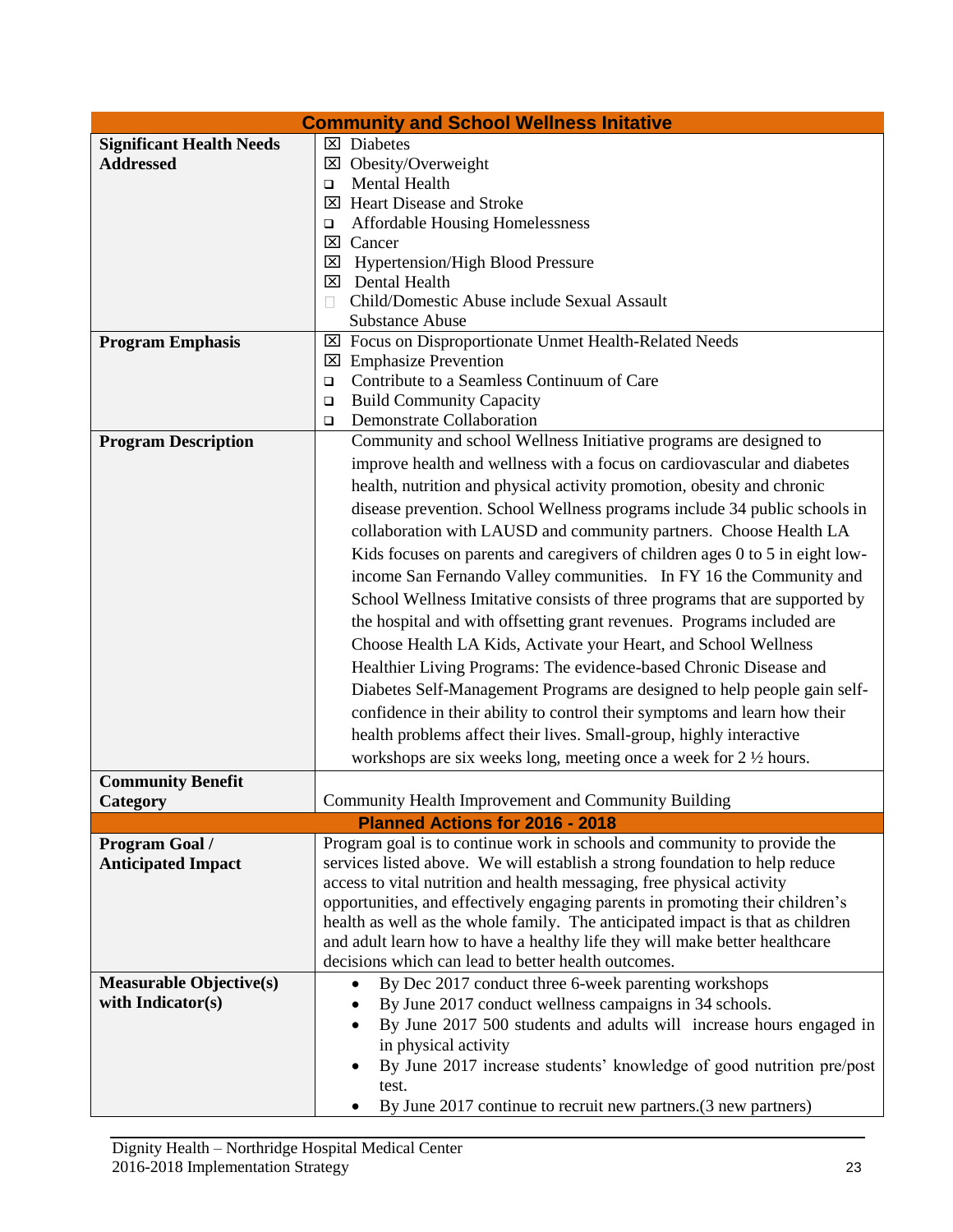|                              | By June 2017 provide 10 grocery store tours and food demonstrations                                                                             |  |
|------------------------------|-------------------------------------------------------------------------------------------------------------------------------------------------|--|
|                              | By June 2017 conduct eight 10 week Activate your Heart Sessions                                                                                 |  |
|                              |                                                                                                                                                 |  |
| <b>Intervention Actions</b>  | Develop flyers and a promotional plan to engage schools and community                                                                           |  |
| for Achieving Goal           | residents in no cost programs to reduce obesity and reduce the risk of the many                                                                 |  |
|                              | chronic diseases that were listed as concerns by the community in our 2016                                                                      |  |
|                              | Community Health Needs Assessment.                                                                                                              |  |
| <b>Planned Collaboration</b> | Northridge Hospital's Cardiology Department, Los Angeles Unified School                                                                         |  |
|                              | District (34 schools in the San Fernando Valley), Food for Less, Super King,                                                                    |  |
|                              | Los Angeles County Department of Public Health, School-based Health<br>Clinics, Parent Center Directors and Parent Facilitators; American Heart |  |
|                              |                                                                                                                                                 |  |
|                              | Association, California State University, Northridge–Department of Dietetic                                                                     |  |
|                              | Internship and Department of Kinesiology, Enrichment Works, Health Net,                                                                         |  |
|                              | Mid-Valley YMCA, Valley Care Community Consortium (VCCC).                                                                                       |  |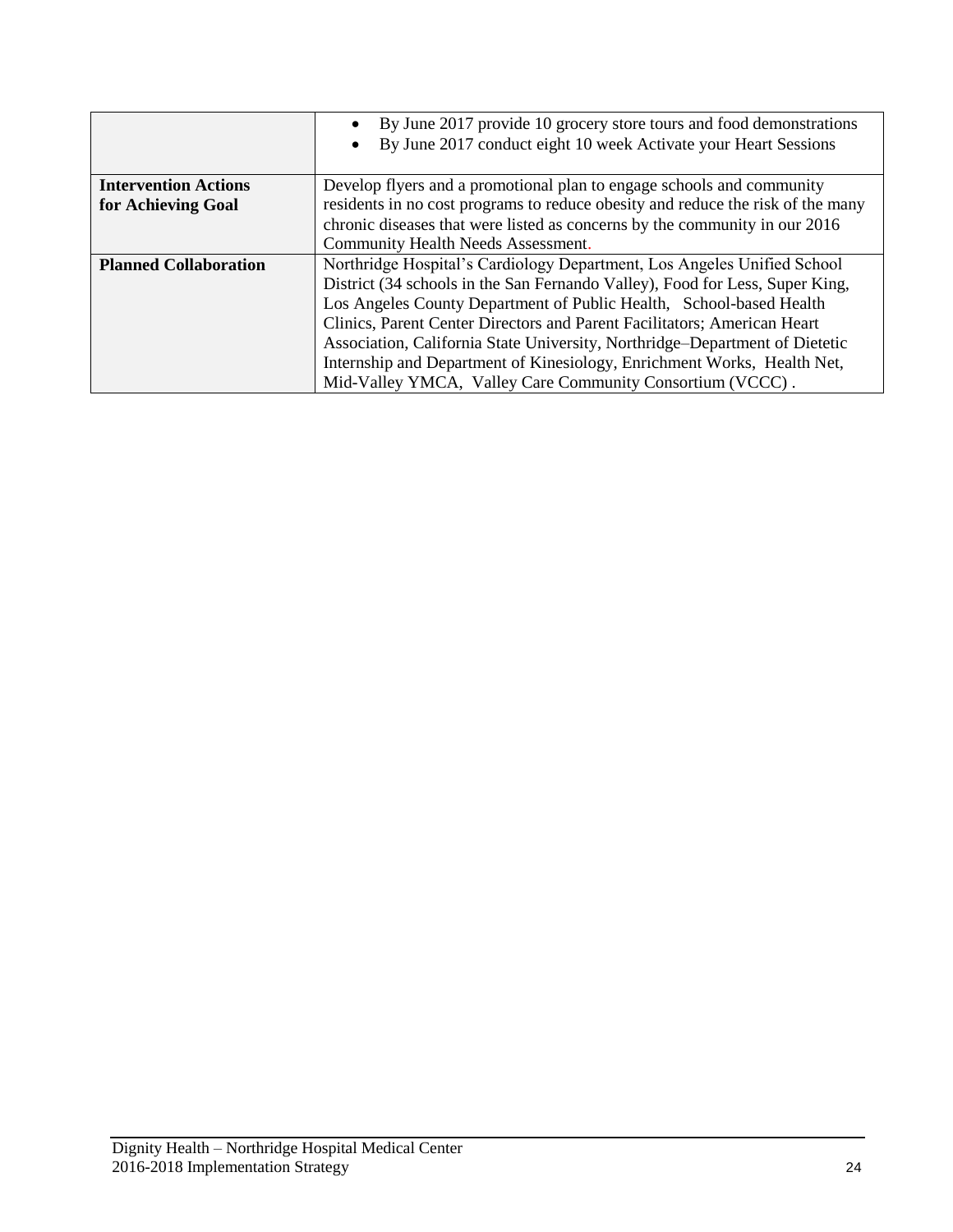# **APPENDIX A: COMMUNITY BOARD AND COMMITTEE ROSTERS**

#### NORTHRIDGE HOSPITAL MEDICAL CENTER **COMMUNITY BOARD July, 2016**

| Justin Ako<br>Chair, Dept. of Health Administration<br><b>West Coast University</b>           | ako.justin@gmail.com                |
|-----------------------------------------------------------------------------------------------|-------------------------------------|
| <b>Jacob Bustos</b><br>Market Manager<br>Panera Bread                                         | jacobbustos@mc.com                  |
| Barbra Miner<br>Consultant                                                                    | barbraminer.cominfo@barbraminer.com |
| Shawki Saad, M.D.<br>Northridge Hospital                                                      | saadshawki@yahoo.com                |
| Saliba Salo<br>President<br>Northridge Hospital Medical Center                                | saliba.salo2@dignityhealth.org      |
| Hooshang Semnani, M.D.<br>C/o PICU<br>Northridge Hospital Medical Center                      | hooshang.semnani@chw.edu            |
| Carol Stern<br>CEO, Pro Pharma Pharmaceutical Consultantscarol.stern@propharmaconsultants.com |                                     |
| <b>Steve Valentine</b><br>Vice President/Advisory Consulting Services<br>Premier Inc.         | steve_valentine@PremierInc.com      |
| William Watkins<br>V.P. Student Affairs<br><b>CSUN</b>                                        | william.watkins@csun.edu            |
| Enrique Wong<br><b>Regional Manager</b><br>Marcus & Millichap<br><b>Board Chair</b>           | Enrique.wong@maarcusmillichap.com   |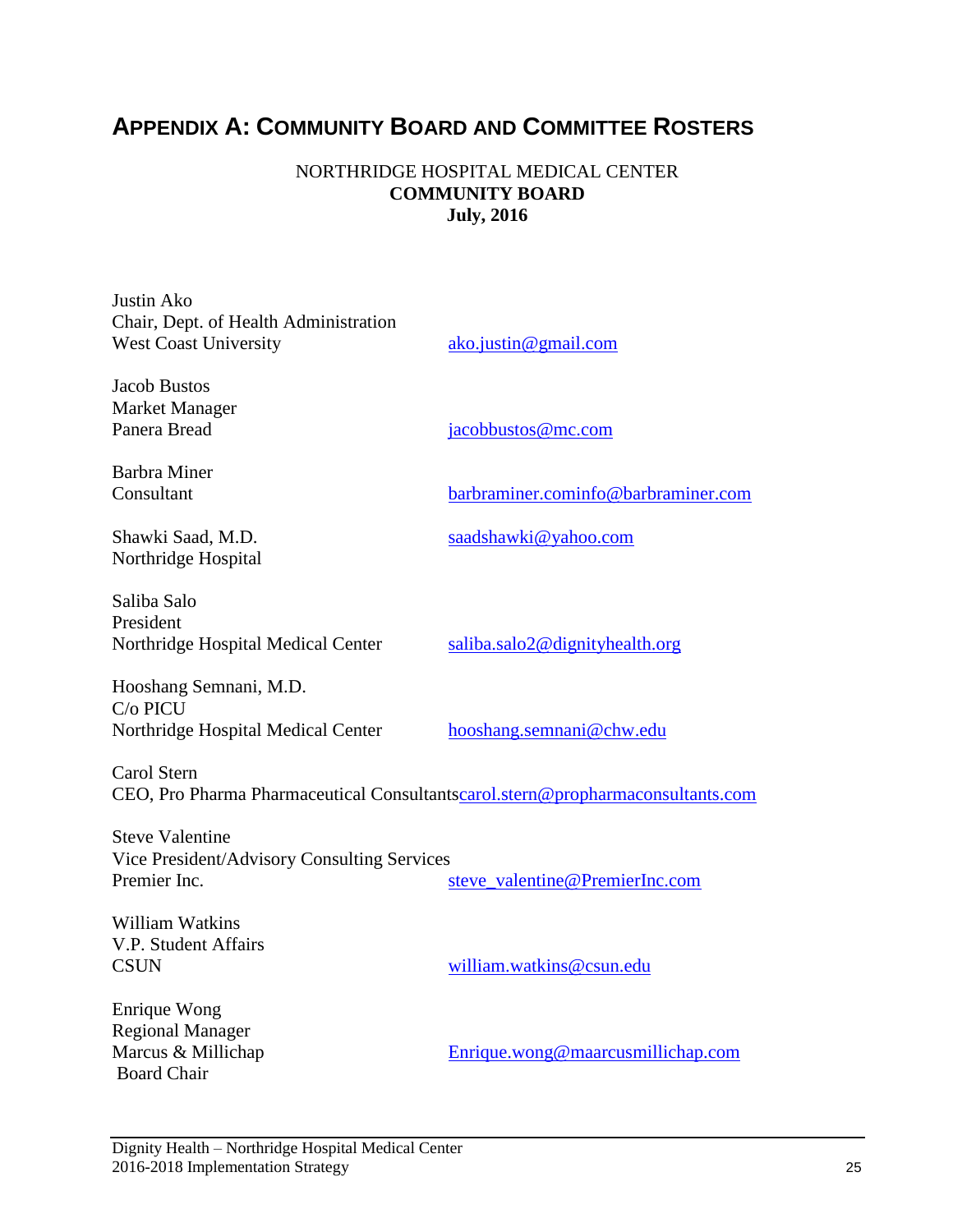## **APPENDIX B: OTHER PROGRAMS AND NON-QUANTIFIABLE BENEFITS**

The hospital delivers a number of community programs and non-quantifiable benefits in addition to those described elsewhere in this report. Like those programs and initiatives, the ones below are a reflection of the hospital's mission and its commitment to improving community health and well-being.

- **Angie's Spa** Free therapeutic massages are provided to men and women undergoing inpatient and outpatient cancer treatment at our Leavey Cancer Center. **The therapeutic massages decrease stress, anxiety, pain and alleviate some of the side effects of traditional medical treatments.** This unique service provides cancer patients with extra support and comfort.
- **Helping Hands Holiday Jam**  For over ten years, the Northridge Hospital Foundation has provided a Christmas wonderland for disadvantaged children from eight Title 1 LAUSD school children
- **Great Kindness Challenge** For the second year we engaged 22 schools for participation in a week long anti-bullying event providing over 5,000 acts of kindness to our community.
- **Community Grant - Triumph Foundation –** The Keep Moving Forward program provides paralyzed spinal cord injury individuals with financial constraints and inadequate medical insurance access to wheelchairs and other necessary equipment, supplies and services.
- **Community Room Use** Free use of conference rooms, classrooms, and auditoriums are provided to community based non-profit groups that conduct support groups, meetings, seminars, etc.
- **MD Continuing Education** Classes offered to physicians on the medical staff and outside the medical staff on various topics of importance to build knowledge base and increase quality of care.
- **Health Education and Support Groups –** Community education that includes community classes/seminars, support groups, health fairs, outreach events.
- **Administrative Intern Program -** A collaboration with the local California State University, Northridge where hospital leadership staff provide mentorship and internship opportunities to health administration and public health students for their future roles in healthcare.
- **Nursing Students –** A program precepting and mentoring for nursing students at both a staff and leadership level. Include room use for RN to BSN, BSN, and MSN students from multiple local colleges and universities.
- **Welcome Baby** A free maternal-child home visitation program that provides support to mothers during their pregnancy and throughout the baby's first nine months.
- **Wheelchair Sports –** In partnership with Los Angeles Recreation and Parks Therapeutic Services (over the line tournament) financial and human resources are supplied to allow disabled individuals to participate in a wide variety of wheelchair sports. Goal is to increase participation in community sporting events by physically disabled wheelchair bound community residents.